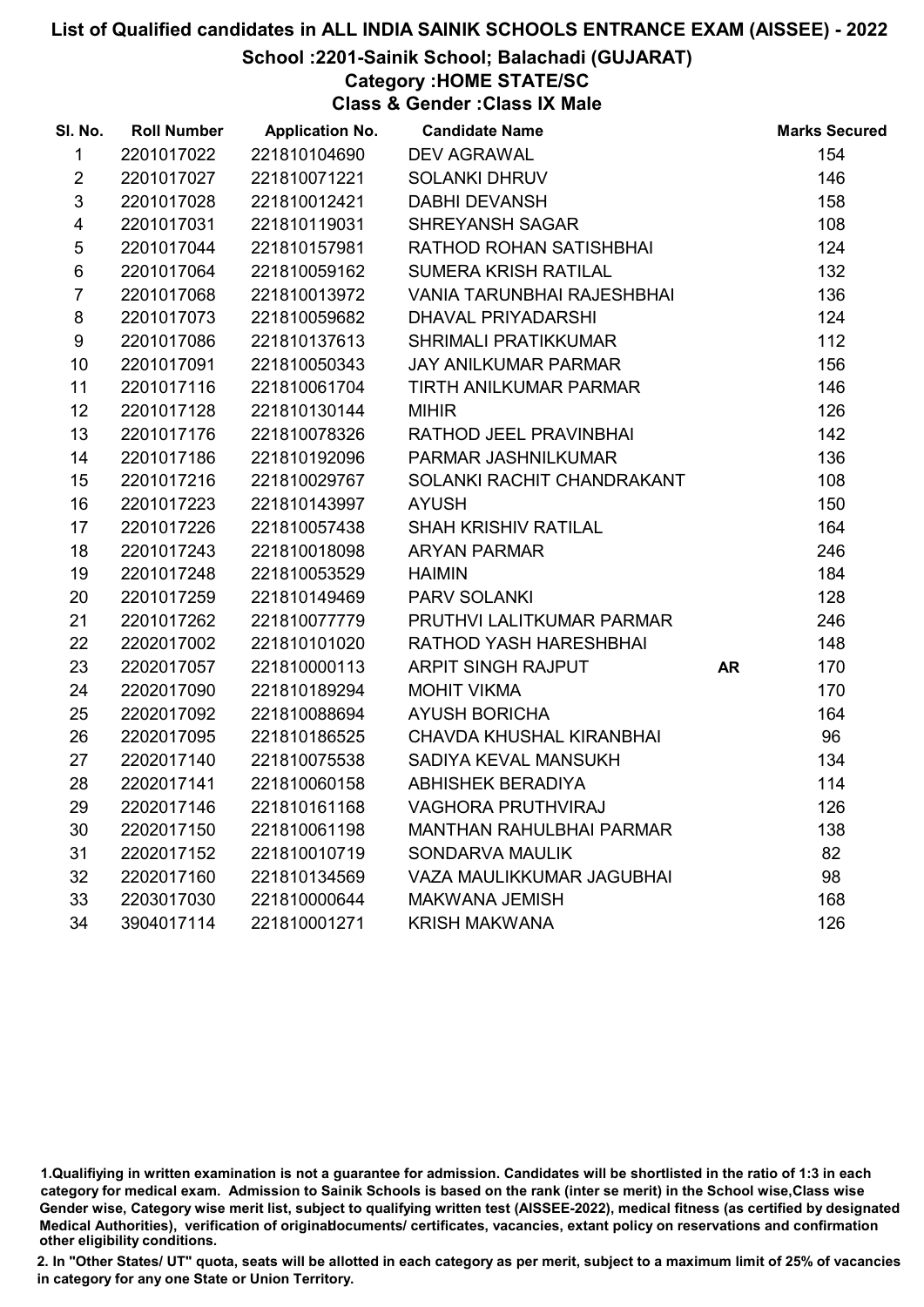### School :2201-Sainik School; Balachadi (GUJARAT)

## Category :HOME STATE/ST

Class & Gender :Class IX Male

| SI. No. | <b>Roll Number</b> | <b>Application No.</b> | <b>Candidate Name</b>       | <b>Marks Secured</b> |
|---------|--------------------|------------------------|-----------------------------|----------------------|
| 35      | 2201017106         | 221810150773           | RATHVA DHANRAJBHAI          | 68                   |
| 36      | 2201017108         | 221810148183           | SIDDHANT DILIPBHAI GAMETI   | 180                  |
| 37      | 2201017131         | 221810012944           | <b>BARAI JAIMIKKUMAR</b>    | 108                  |
| 38      | 2201017184         | 221810106386           | DHRUVKUMAR RAJUBHAI PARMAR  | 96                   |
| 39      | 2201017212         | 221810047457           | CHAUDHARI DHRUVIKKUMAR      | 134                  |
| 40      | 2201017244         | 221810193498           | <b>HET ASARI</b>            | 96                   |
| 41      | 2202017040         | 221810044632           | KODIYATAR YASH BHARAT       | 98                   |
| 42      | 2202017129         | 221810041667           | <b>ARAV HITESH GARASIA</b>  | 228                  |
| 43      | 2202017145         | 221810148068           | <b>DHIREN BHARAT CHAVDA</b> | 142                  |
| 44      | 2203017023         | 221810174723           | <b>PATEL SMIT BHAGUBHAI</b> | 148                  |
| 45      | 2203017057         | 221810062647           | AARUSH JAGDISHBHAI VALVI    | 108                  |
| 46      | 2203017061         | 221810179708           | HARSHIL MAHARSINH THAKRE    | 142                  |

1.Qualifiying in written examination is not a guarantee for admission. Candidates will be shortlisted in the ratio of 1:3 in each category for medical exam. Admission to Sainik Schools is based on the rank (inter se merit) in the School wise,Class wise Gender wise, Category wise merit list, subject to qualifying written test (AISSEE-2022), medical fitness (as certified by designated Medical Authorities), verification of originablocuments/ certificates, vacancies, extant policy on reservations and confirmation other eligibility conditions.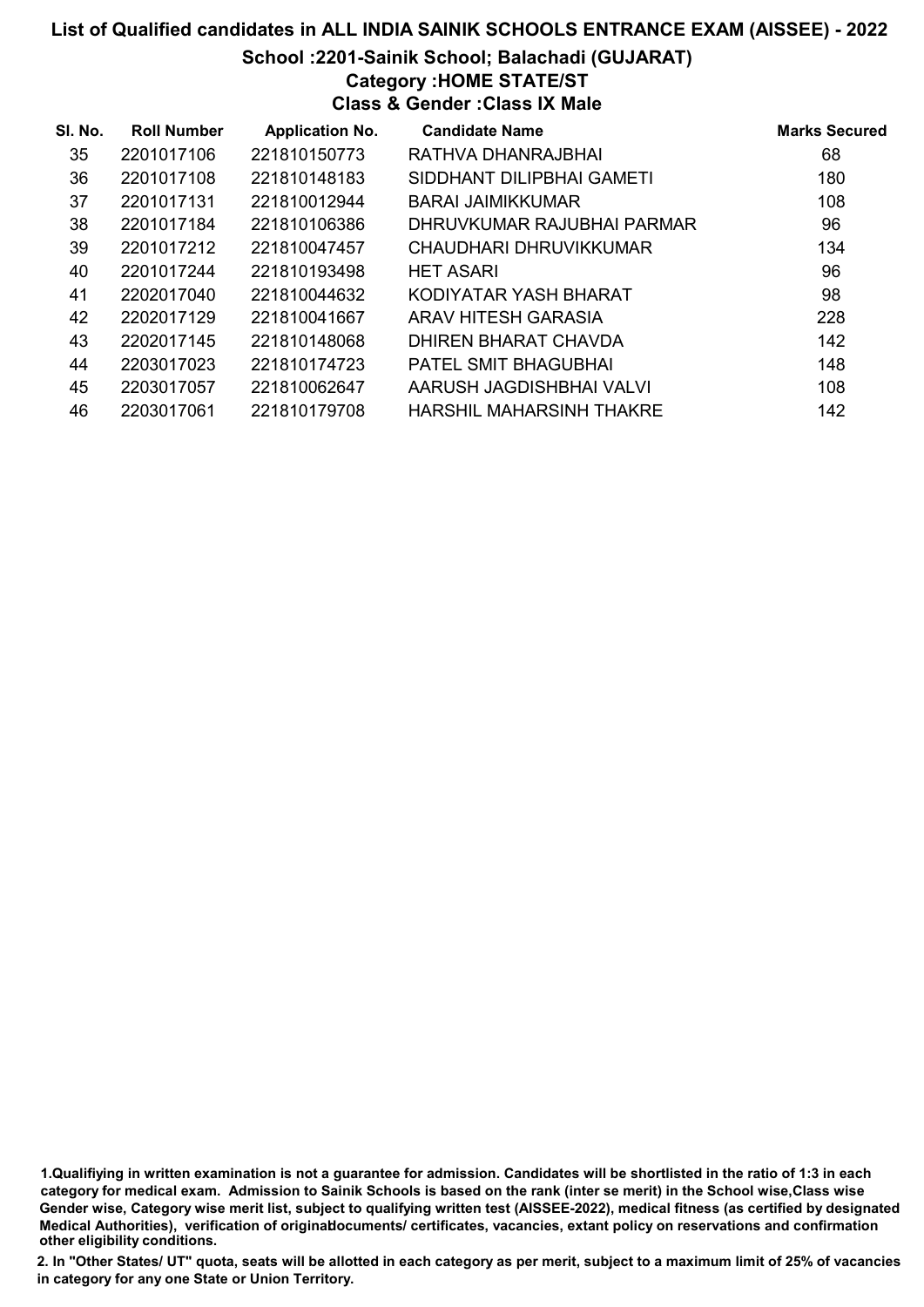School :2201-Sainik School; Balachadi (GUJARAT)

Category :HOME STATE/OBC

Class & Gender :Class IX Male

| SI. No. | <b>Roll Number</b> | <b>Application No.</b> | <b>Candidate Name</b>            | <b>Marks Secured</b> |
|---------|--------------------|------------------------|----------------------------------|----------------------|
| 47      | 2001017078         | 221810040530           | PRANAV ASHOKKUMAR RATHOD         | 290                  |
| 48      | 2201017051         | 221810087312           | MAYANK RAJESHBHAI KUKADIYA       | 254                  |
| 49      | 2201017071         | 221810025582           | <b>MODI SHREYANSH VALKESH</b>    | 170                  |
| 50      | 2201017095         | 221810056153           | AAKASH TARSARIYA                 | 204                  |
| 51      | 2201017099         | 221810079853           | BHALIYA HARDIKBHAI KARANBHAI     | 190                  |
| 52      | 2201017110         | 221810005583           | NIRMIT RAJESHBHAI DESAI          | 194                  |
| 53      | 2201017120         | 221810149724           | <b>KALP</b>                      | 174                  |
| 54      | 2201017121         | 221810173824           | <b>REHAN JOKHIYA</b>             | 180                  |
| 55      | 2201017154         | 221810074565           | AARYAN ZAKHARA                   | 192                  |
| 56      | 2201017163         | 221810097095           | PRINCE PRAKASHBHAI KHANDLA       | 220                  |
| 57      | 2201017164         | 221810067195           | <b>NILAY JAISWAL</b>             | 288                  |
| 58      | 2201017166         | 221810104795           | SAVEER BHARATSINH RATHOD         | 160                  |
| 59      | 2201017171         | 221810175316           | MAKWANA DHARAMKUMAR              | 164                  |
| 60      | 2201017181         | 221810037266           | <b>KARTIK</b>                    | 278                  |
| 61      | 2201017220         | 221810064787           | <b>GUDALA SAMARTH ALPESHBHAI</b> | 210                  |
| 62      | 2201017221         | 221810035987           | <b>BALDANIYA SAGARKUMAR</b>      | 238                  |
| 63      | 2202017008         | 221810087360           | NILAY MADHAVACHARYA              | 180                  |
| 64      | 2202017020         | 221810057431           | <b>DHYEY LASHKARI</b>            | 174                  |
| 65      | 2202017023         | 221810080671           | PREM AGRAVAT                     | 164                  |
| 66      | 2202017025         | 221810162081           | HARSH NATHUBHAI PARMAR           | 180                  |
| 67      | 2202017039         | 221810014632           | <b>RUDRA DAN</b>                 | 182                  |
| 68      | 2202017062         | 221810027253           | <b>HIREN JAVIYA</b>              | 170                  |
| 69      | 2202017080         | 221810101464           | <b>DARSHIL PIPROTAR</b>          | 216                  |
| 70      | 2202017087         | 221810021784           | HEMAL LAKHAMANBHAI BARIYA        | 280                  |
| 71      | 2202017094         | 221810016894           | PARMAR RAJ ASHOKBHAI             | 160                  |
| 72      | 2202017098         | 221810006345           | <b>ROHIT GOHEL</b>               | 166                  |
| 73      | 2202017124         | 221810147147           | <b>VISHAL GHELUBHAI CHAVDA</b>   | 198                  |
| 74      | 2202017142         | 221810060358           | <b>MEGHRAJ GOHEL</b>             | 284                  |

<sup>1.</sup>Qualifiying in written examination is not a guarantee for admission. Candidates will be shortlisted in the ratio of 1:3 in each category for medical exam. Admission to Sainik Schools is based on the rank (inter se merit) in the School wise,Class wise Gender wise, Category wise merit list, subject to qualifying written test (AISSEE-2022), medical fitness (as certified by designated Medical Authorities), verification of originablocuments/ certificates, vacancies, extant policy on reservations and confirmation other eligibility conditions.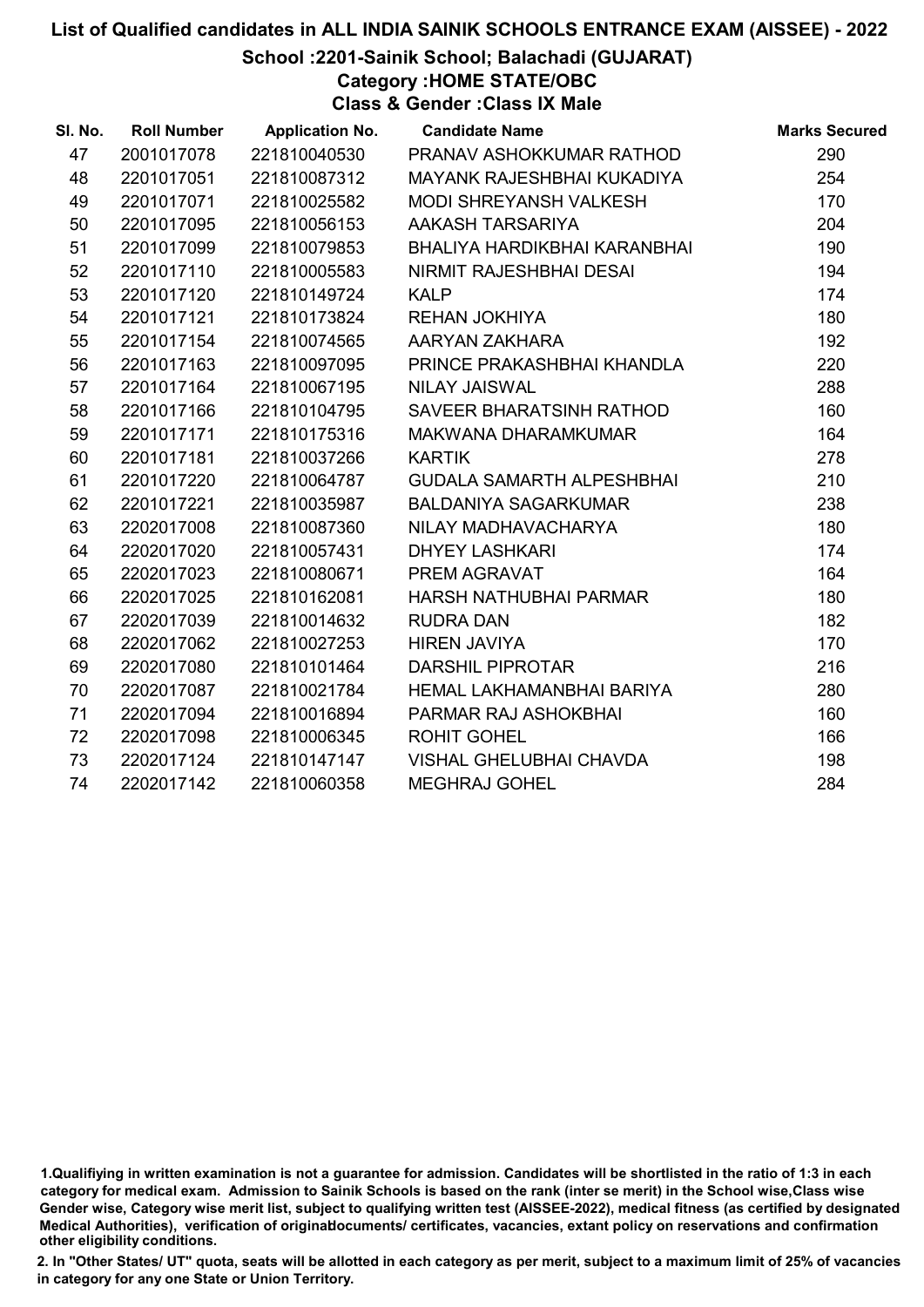#### School :2201-Sainik School; Balachadi (GUJARAT)

Category :HOME STATE/DEF

Class & Gender :Class IX Male

| SI. No. | <b>Roll Number</b> | <b>Application No.</b> | <b>Candidate Name</b>         | <b>Marks Secured</b> |
|---------|--------------------|------------------------|-------------------------------|----------------------|
| 75      | 2201017006         | 221810007310           | SARVAGYA SINGH                | 184                  |
| 76      | 2201017032         | 221810011931           | <b>PRINCERAJSINH SOLANKI</b>  | 278                  |
| 77      | 2201017084         | 221810027603           | VAIDIP KUMAR PATEL            | 210                  |
| 78      | 2201017197         | 221810061917           | ATHARVA PANDEY                | 296                  |
| 79      | 2201017213         | 221810012957           | RAJNEET YADAV                 | 162                  |
| 80      | 2201017222         | 221810132197           | <b>DIVYANSHU</b>              | 242                  |
| 81      | 2201017225         | 221810009818           | THAKOR NIRBHAYKUMAR RANJITJI  | 164                  |
| 82      | 2201017239         | 221810073278           | <b>MAHARSHI JITENDRA JANI</b> | 166                  |
| 83      | 2202017050         | 221810077082           | YASHRAJSINH                   | 160                  |
| 84      | 2202017051         | 221810068382           | <b>GOHIL DAKSHRAJSINH</b>     | 190                  |
| 85      | 2202017065         | 221810033073           | DAKSH MAKWANA                 | 184                  |
| 86      | 2202017081         | 221810083564           | <b>JADEJA BHAGYARAJSINH</b>   | 208                  |
| 87      | 2203017029         | 221810034124           | RUDRA HARSHAD PATEL           | 180                  |
| 88      | 2304017082         | 221810069090           | <b>SHUBHAM RAJPUT</b>         | 176                  |
| 89      | 2304017814         | 221810086098           | <b>VISHAL</b>                 | 186                  |
| 90      | 3901017014         | 221810147360           | <b>ADITYAVEER MEHTA</b>       | 198                  |
| 91      | 4408017072         | 221810173032           | <b>SAHIL A TRIPATHI</b>       | 282                  |

<sup>1.</sup>Qualifiying in written examination is not a guarantee for admission. Candidates will be shortlisted in the ratio of 1:3 in each category for medical exam. Admission to Sainik Schools is based on the rank (inter se merit) in the School wise,Class wise Gender wise, Category wise merit list, subject to qualifying written test (AISSEE-2022), medical fitness (as certified by designated Medical Authorities), verification of originablocuments/ certificates, vacancies, extant policy on reservations and confirmation other eligibility conditions.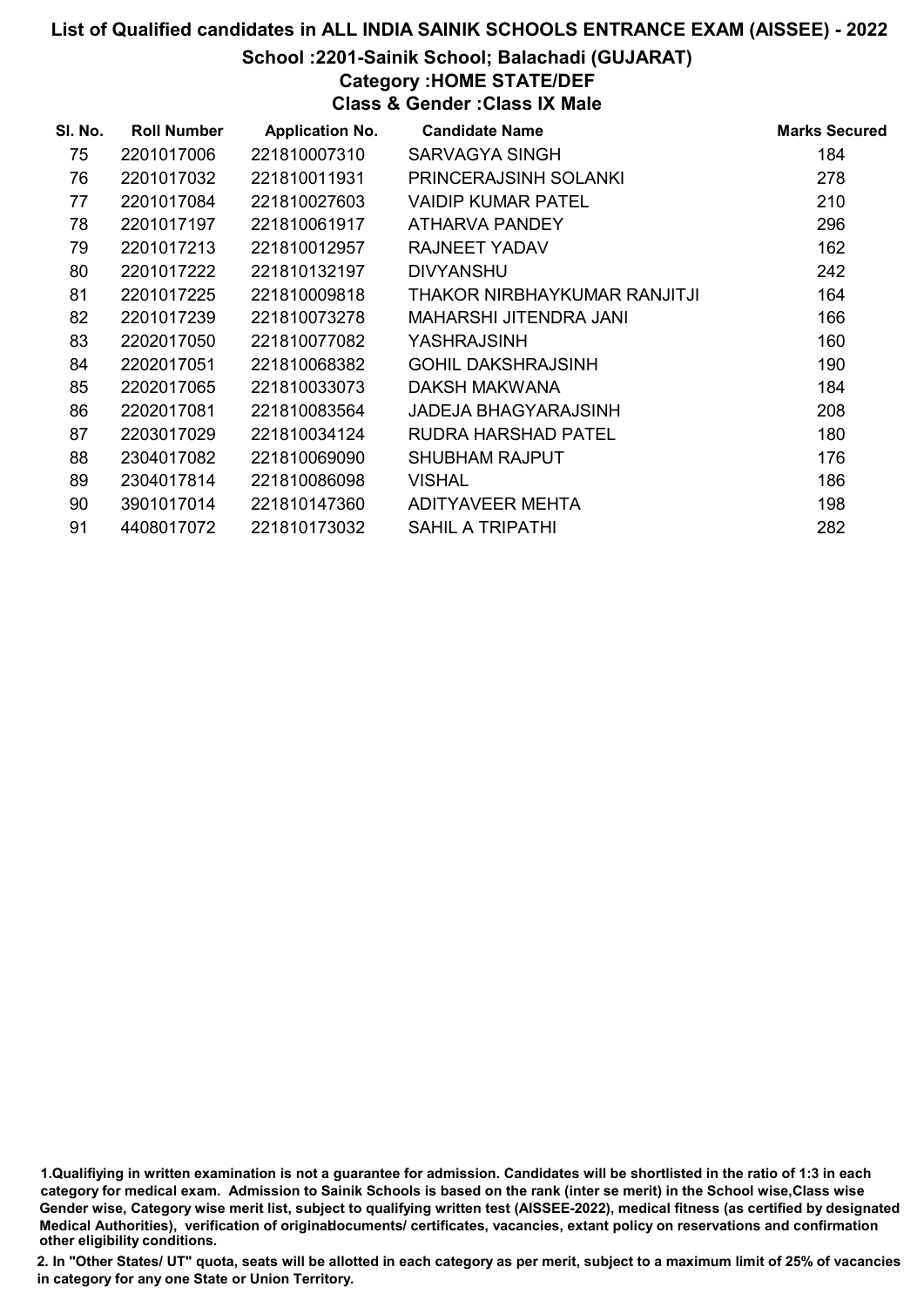## School :2201-Sainik School; Balachadi (GUJARAT)

Category :HOME STATE/GEN

Class & Gender :Class IX Male

| SI. No. | <b>Roll Number</b> | <b>Application No.</b> | <b>Candidate Name</b>          | <b>Marks Secured</b> |
|---------|--------------------|------------------------|--------------------------------|----------------------|
| 92      | 2001027225         | 221810019096           | <b>CHAHAT</b>                  | 232                  |
| 93      | 2201017001         | 221810036000           | <b>CHAVDA DARSHANSINH</b>      | 182                  |
| 94      | 2201017010         | 221810003330           | ALWANI NAMYA BHUPENDRABHAI     | 198                  |
| 95      | 2201017014         | 221810049360           | <b>SWARNIM MISHRA</b>          | 192                  |
| 96      | 2201017015         | 221810072460           | <b>VARMA MADHAV</b>            | 172                  |
| 97      | 2201017018         | 221810007370           | <b>AMAR PRAKASH</b>            | 190                  |
| 98      | 2201017039         | 221810079171           | BHARADVA ADITYA                | 180                  |
| 99      | 2201017040         | 221810101371           | PARTH KUMAR SINGH              | 202                  |
| 100     | 2201017042         | 221810017381           | SHAURYA JAYESHKUMAR SONI       | 170                  |
| 101     | 2201017057         | 221810132632           | <b>SUYASH</b>                  | 178                  |
| 102     | 2201017058         | 221810058542           | PRIYAM KOTARIA                 | 162                  |
| 103     | 2201017060         | 221810042252           | <b>BHAVYA BALDEV PATEL</b>     | 254                  |
| 104     | 2201017061         | 221810112452           | <b>TATHAGAT VERMA</b>          | 200                  |
| 105     | 2201017074         | 221810000882           | <b>SUJAL SHAH</b>              | 218                  |
| 106     | 2201017075         | 221810021392           | <b>JAY PATEL</b>               | 318                  |
| 107     | 2201017081         | 221810006203           | CHAUHAN JAYRAJ SINH            | 192                  |
| 108     | 2201017082         | 221810000303           | <b>HARIKRUSHNASINH</b>         | 244                  |
| 109     | 2201017089         | 221810043933           | <b>DIVYAM</b>                  | 178                  |
| 110     | 2201017105         | 221810131863           | <b>DEVAM</b>                   | 256                  |
| 111     | 2201017113         | 221810036093           | BHORANIYA KRISH HITESHBHAI     | 284                  |
| 112     | 2201017115         | 221810047104           | <b>VEDANT TULSIDAS THAKKAR</b> | 232                  |
| 113     | 2201017118         | 221810178714           | <b>VORA NAMAN ANAND</b>        | 202                  |
| 114     | 2201017134         | 221810037454           | PATEL DHYAN AKSHAYBHAI         | 298                  |
| 115     | 2201017137         | 221810006964           | CHAITANYA PIYUSH JANI          | 230                  |
| 116     | 2201017146         | 221810104415           | DHANURKAR JAINAM MITESH        | 218                  |
| 117     | 2201017155         | 221810002765           | ANGHAN DEV SANJAYBHAI          | 216                  |
| 118     | 2201017170         | 221810043906           | DHRUV SUNILKUMAR SHARMA        | 202                  |
| 119     | 2201017178         | 221810087836           | MOKSH VAIBHAVBHAI PANDIT       | 184                  |
| 120     | 2201017202         | 221810112827           | <b>PATEL PARV KUMAR</b>        | 172                  |
| 121     | 2201017203         | 221810140137           | AARAV ABHISHEK KANSARA         | 204                  |
| 122     | 2201017205         | 221810059337           | ARYANKUMAR RAJESHBHAI PATEL    | 164                  |
| 123     | 2201017232         | 221810109648           | <b>PRATHAM</b>                 | 272                  |
| 124     | 2201017235         | 221810145068           | <b>DARSHAN</b>                 | 176                  |
| 125     | 2201017237         | 221810143468           | PRIYANSHU SHARMA               | 166                  |
| 126     | 2201017245         | 221810024509           | <b>JOYDEEP PRADEEP DAS</b>     | 194                  |
| 127     | 2201017249         | 221810040729           | <b>MEVADA SNEH BHAVESHBHAI</b> | 194                  |
| 128     | 2201017255         | 221810002849           | <b>ARYAN CHAUDHARY</b>         | 204                  |
| 129     | 2202017009         | 221810130270           | PATIDAR MEGH ARVINDBHAI        | 218                  |
| 130     | 2202017013         | 221810087090           | <b>DARSHAN DAS</b>             | 192                  |
| 131     | 2202017014         | 221810149190           | PATEL HARSH JAYENDRAKUMAR      | 268                  |
| 132     | 2202017018         | 221810027721           | ZALA ABHAYRAJSINH              | 190                  |
| 133     | 2202017021         | 221810055241           | NAKSHATRA SHARMA               | 216                  |
| 134     | 2202017022         | 221810118851           | <b>AADITYA</b>                 | 268                  |

1.Qualifiying in written examination is not a guarantee for admission. Candidates will be shortlisted in the ratio of 1:3 in each category for medical exam. Admission to Sainik Schools is based on the rank (inter se merit) in the School wise,Class wise Gender wise, Category wise merit list, subject to qualifying written test (AISSEE-2022), medical fitness (as certified by designated Medical Authorities), verification of originablocuments/ certificates, vacancies, extant policy on reservations and confirmation other eligibility conditions.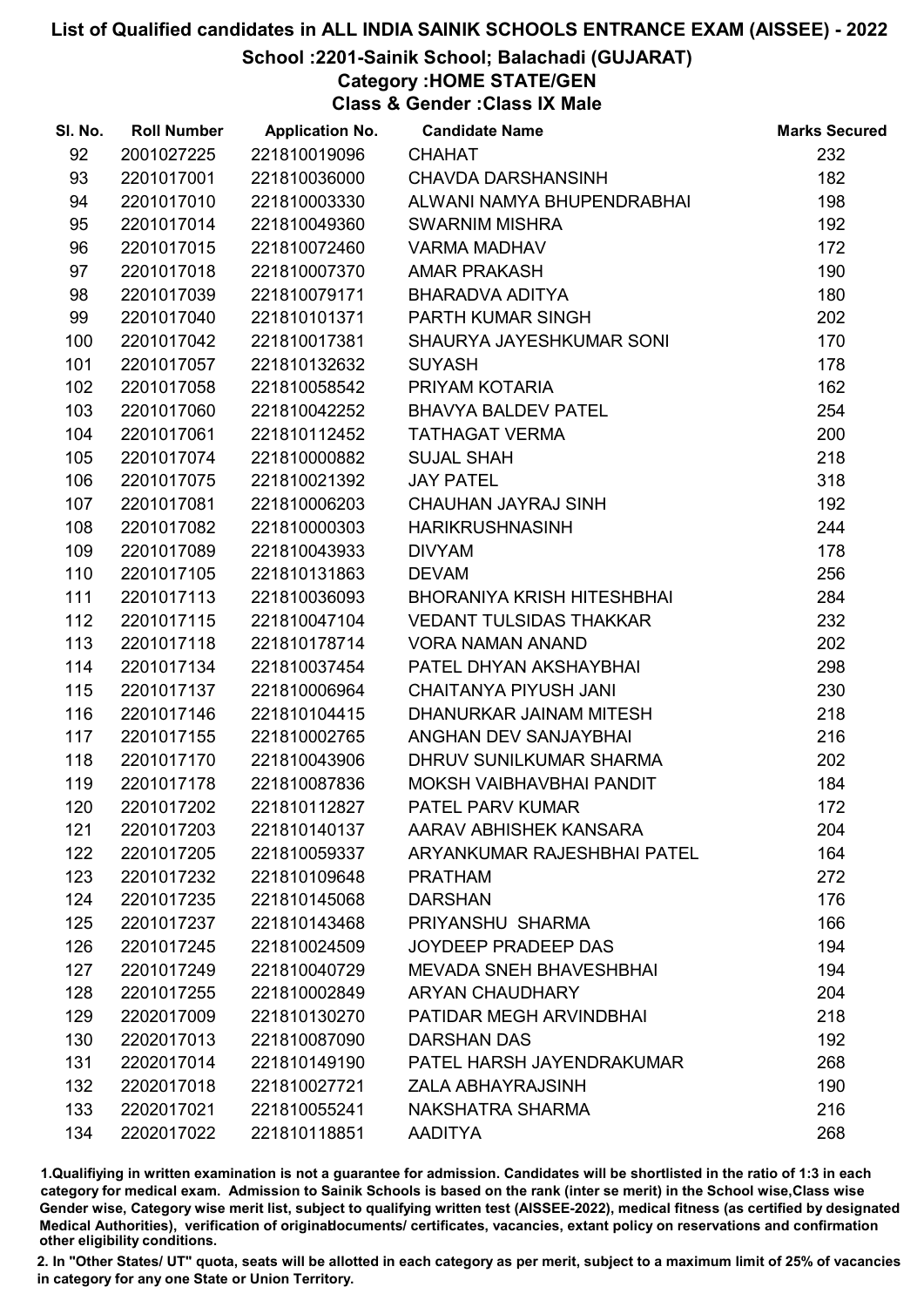## School :2201-Sainik School; Balachadi (GUJARAT)

Category :HOME STATE/GEN

Class & Gender :Class IX Male

| SI. No. | <b>Roll Number</b> | <b>Application No.</b> | <b>Candidate Name</b>             | <b>Marks Secured</b> |
|---------|--------------------|------------------------|-----------------------------------|----------------------|
| 135     | 2202017026         | 221810082391           | <b>PRAYAG LIMBANI</b>             | 210                  |
| 136     | 2202017029         | 221810085412           | <b>MEET BODA</b>                  | 246                  |
| 137     | 2202017035         | 221810049522           | <b>MANAN SANANDIYA</b>            | 204                  |
| 138     | 2202017038         | 221810091532           | <b>RUDRA JOSHI</b>                | 160                  |
| 139     | 2202017041         | 221810037732           | TIRTH JANAKBHAI GHODASARA         | 172                  |
| 140     | 2202017042         | 221810174042           | UJJWAL RAJPUROHIT                 | 174                  |
| 141     | 2202017043         | 221810034542           | <b>MILAN TUKADIYA</b>             | 190                  |
| 142     | 2202017059         | 221810173923           | PREET CHIRAG BAHEDIA              | 172                  |
| 143     | 2202017063         | 221810075453           | HRIDAY CHIRAGBHAI KOTECHA         | 246                  |
| 144     | 2202017068         | 221810155093           | <b>YASHPALSINH</b>                | 164                  |
| 145     | 2202017070         | 221810166393           | ADITYA YOGESH KUHADA              | 192                  |
| 146     | 2202017076         | 221810083354           | PANDYA SHIV VIJAYKUMAR            | 274                  |
| 147     | 2202017078         | 221810000854           | <b>NAKUL KARIA</b>                | 232                  |
| 148     | 2202017085         | 221810100484           | YASHRAJSINH ZALA                  | 166                  |
| 149     | 2202017117         | 221810181286           | YASH DURGESH TIWARI               | 260                  |
| 150     | 2202017119         | 221810008007           | <b>SAMEER DUBEY</b>               | 198                  |
| 151     | 2202017122         | 221810163437           | MEETRAJSINH VIKRAMSINH GOHIL      | 170                  |
| 152     | 2202017125         | 221810113947           | <b>JEEET KOTADIYA</b>             | 256                  |
| 153     | 2202017126         | 221810165057           | <b>RISHABH SHARMA</b>             | 238                  |
| 154     | 2202017147         | 221810111268           | <b>SHASHANK GUPTA</b>             | 218                  |
| 155     | 2202017153         | 221810141029           | KOTECHA AKSHAT SURESH             | 228                  |
| 156     | 2202017154         | 221810135639           | <b>ASHISH BORIYA</b>              | 204                  |
| 157     | 2202017165         | 221810003989           | <b>SHUBHAM</b>                    | 262                  |
| 158     | 2203017004         | 221810001850           | <b>KARTIK BARIK</b>               | 180                  |
| 159     | 2203017006         | 221810044211           | NIRMAL YAJURV TUSHAR              | 232                  |
| 160     | 2203017009         | 221810003861           | <b>SNEH BHIMANI</b>               | 188                  |
| 161     | 2203017013         | 221810001671           | <b>PARTHIV RAJESHBHAI</b>         | 162                  |
| 162     | 2203017025         | 221810023583           | <b>JAINAM DHARMENDRAKUMAR</b>     | 176                  |
| 163     | 2203017026         | 221810004883           | <b>VIJENDRAPRATAP SATISHKUMAR</b> | 192                  |
| 164     | 2203017032         | 221810122864           | <b>DHAIRYA</b>                    | 250                  |
| 165     | 2203017033         | 221810064964           | <b>JASH JANAKKUMAR KAPOPARA</b>   | 278                  |
| 166     | 2203017040         | 221810073155           | <b>BHIMANI HARD PRAFULBHAI</b>    | 180                  |
| 167     | 2203017042         | 221810186755           | YASHOVARDHAN SHARMA               | 192                  |
| 168     | 2203017046         | 221810007685           | <b>ARHAN BANERJEE</b>             | 190                  |
| 169     | 2203017047         | 221810007416           | <b>KESHAVSINGH RANJITSINGH</b>    | 236                  |
| 170     | 2203017063         | 221810011058           | <b>ANKIT CHAUDHARY</b>            | 210                  |
| 171     | 2203017064         | 221810081158           | <b>HARIKRISHNA JAGDISH PATEL</b>  | 170                  |
| 172     | 2303017027         | 221810098120           | <b>SUJALJI GOVINDJI THAKOR</b>    | 238                  |
| 173     | 3002017152         | 221810065153           | UTSAV SINGH ANUJPRAKASH           | 230                  |
| 174     | 3110017200         | 221810192855           | DHAIRYA SUMEET BHATIA             | 188                  |
| 175     | 3904017180         | 221810119772           | <b>MOHMAD JIGAR</b>               | 222                  |
| 176     | 3904017571         | 221810049848           | <b>DIKSHANT SAMIR PATEL</b>       | 280                  |
| 177     | 3905017030         | 221810059480           | YASH SANJAY SINGH                 | 226                  |

1.Qualifiying in written examination is not a guarantee for admission. Candidates will be shortlisted in the ratio of 1:3 in each category for medical exam. Admission to Sainik Schools is based on the rank (inter se merit) in the School wise,Class wise Gender wise, Category wise merit list, subject to qualifying written test (AISSEE-2022), medical fitness (as certified by designated Medical Authorities), verification of originablocuments/ certificates, vacancies, extant policy on reservations and confirmation other eligibility conditions.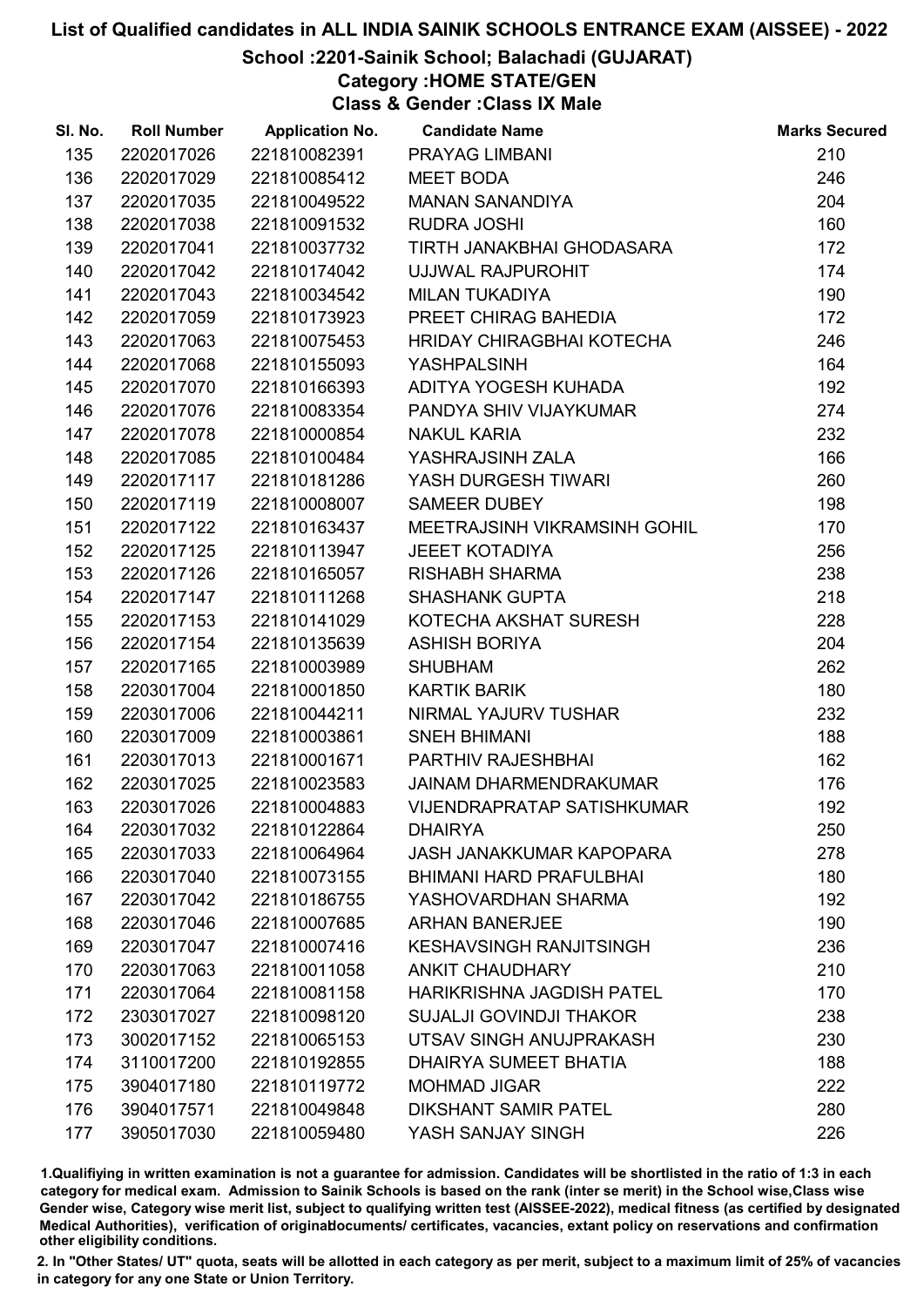## List of Qualified candidates in ALL INDIA SAINIK SCHOOLS ENTRANCE EXAM (AISSEE) - 2022 School :2201-Sainik School; Balachadi (GUJARAT) Category :HOME STATE/GEN Class & Gender :Class IX Male

| SI. No. | Roll Number | <b>Application No.</b> | Candidate Name       | <b>Marks Secured</b> |
|---------|-------------|------------------------|----------------------|----------------------|
| 178     | 3906017164  | 221810121284           | ADYAN ACHARYA        | 196                  |
| 179     | 4103017015  | 221810197620           | MAHAAKSH D. TRIVEDI  | 190                  |
| 180     | 4502017154  | 221810003412           | RAVI RAJESHBHAI KUVA | 178                  |

<sup>1.</sup>Qualifiying in written examination is not a guarantee for admission. Candidates will be shortlisted in the ratio of 1:3 in each category for medical exam. Admission to Sainik Schools is based on the rank (inter se merit) in the School wise,Class wise Gender wise, Category wise merit list, subject to qualifying written test (AISSEE-2022), medical fitness (as certified by designated Medical Authorities), verification of originablocuments/ certificates, vacancies, extant policy on reservations and confirmation other eligibility conditions.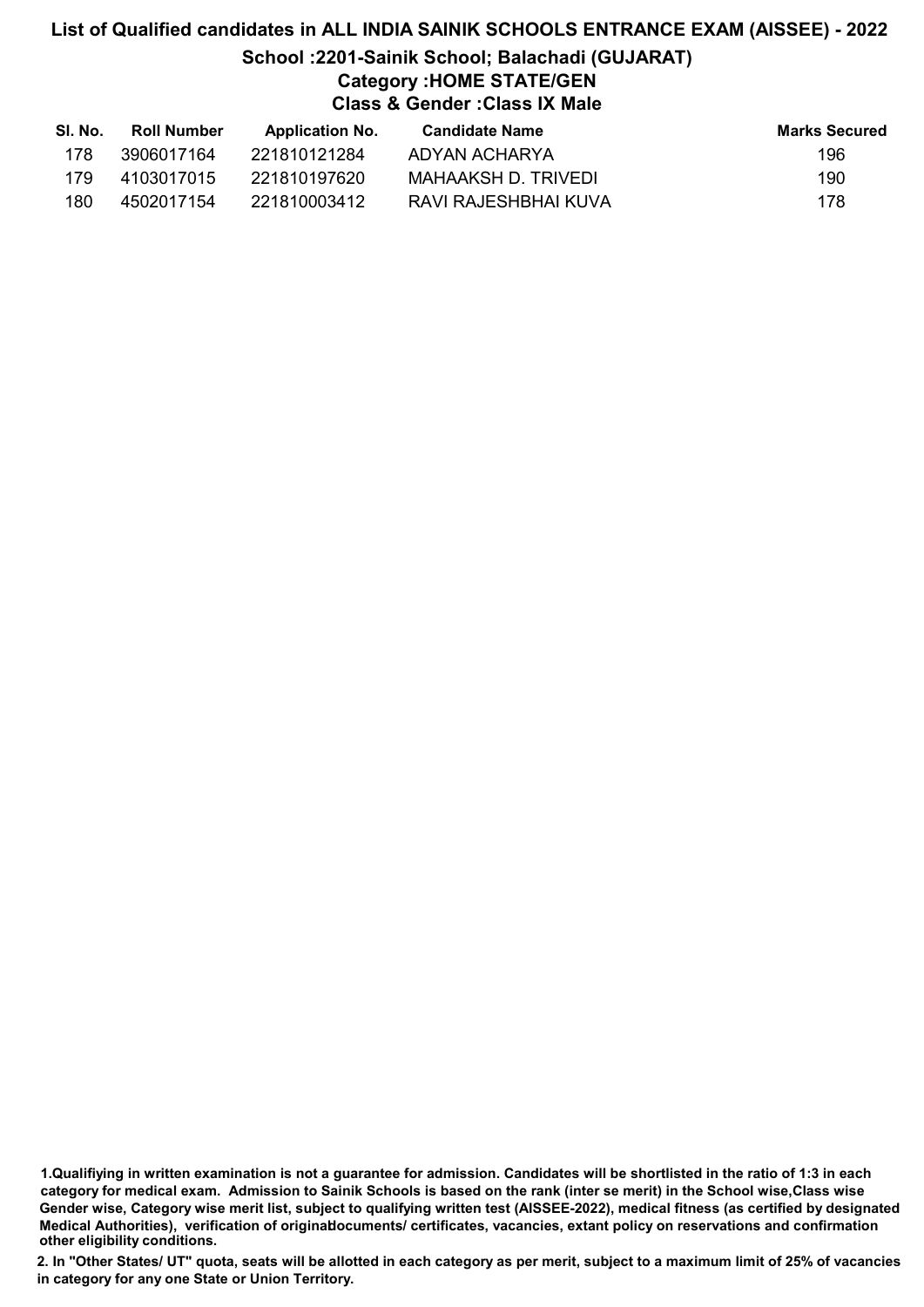## School :2201-Sainik School; Balachadi (GUJARAT)

# Category :OTHER STATE/SC

Class & Gender :Class IX Male

| SI. No. | <b>Roll Number</b> | <b>Application No.</b> | <b>Candidate Name</b>        | <b>Marks Secured</b> |
|---------|--------------------|------------------------|------------------------------|----------------------|
| 181     | 1501017125         | 221810070817           | <b>KRISHU ARYA</b>           | 122                  |
| 182     | 1504017070         | 221810083613           | <b>YUVRAJ</b>                | 144                  |
| 183     | 1705017075         | 221810094892           | <b>ADITYA KUMAR MIRI</b>     | 186                  |
| 184     | 2001017245         | 221810132031           | <b>BHAVIK</b>                | 118                  |
| 185     | 2001017253         | 221810019041           | <b>PIYUSH KUMAR</b>          | 150                  |
| 186     | 2201017026         | 221810081411           | <b>SHUBHAM HARWAL</b>        | 100                  |
| 187     | 2302017207         | 221810050344           | <b>SUMIT</b>                 | 108                  |
| 188     | 2303017198         | 221810151881           | <b>NITISH KUMAR</b>          | 280                  |
| 189     | 2303017389         | 221810048983           | <b>JOGENDER SINGH</b>        | 126                  |
| 190     | 2303017595         | 221810047865           | <b>NAVEEN</b>                | 142                  |
| 191     | 2303017637         | 221810088616           | <b>RISHIPAL</b>              | 160                  |
| 192     | 2304017540         | 221810042695           | <b>AYUSH KHOBRA</b>          | 164                  |
| 193     | 2304017656         | 221810152117           | <b>ANKUR KUMAR</b>           | 122                  |
| 194     | 3001017062         | 221810116970           | PRIT SOLANKI                 | 98                   |
| 195     | 3001017110         | 221810026441           | <b>DHEERAJ</b>               | 98                   |
| 196     | 3001017235         | 221810175913           | <b>HARSHAL KHEDE</b>         | 170                  |
| 197     | 3001017323         | 221810109234           | <b>PRATIK PARAS</b>          | 144                  |
| 198     | 3001017416         | 221810144935           | <b>HARSH CHOUHAN</b>         | 116                  |
| 199     | 3001017422         | 221810176055           | <b>VAIDIK RATHORE</b>        | 138                  |
| 200     | 3001017427         | 221810121455           | <b>SUMIT PARMAR</b>          | 154                  |
| 201     | 3001017435         | 221810010665           | <b>SUYASH BAVASKAR</b>       | 156                  |
| 202     | 3001017553         | 221810042547           | <b>AUGUSTYA SINGH</b>        | 168                  |
| 203     | 3001017639         | 221810056668           | <b>ARYAN CHOUHAN</b>         | 106                  |
| 204     | 3001017656         | 221810018498           | <b>MOHIT KAPISH</b>          | 134                  |
| 205     | 3001017680         | 221810019129           | <b>LAVISH AKHAND</b>         | 124                  |
| 206     | 3001017707         | 221810135749           | <b>VAIBHAV MORIYA</b>        | 166                  |
| 207     | 3002017015         | 221810103620           | <b>ABHISHEK SINGH</b>        | 156                  |
| 208     | 3002017045         | 221810080390           | <b>SWAYAM ATAL</b>           | 110                  |
| 209     | 3002017103         | 221810184642           | <b>NITIN</b>                 | 120                  |
| 210     | 3002017214         | 221810117844           | <b>SHIVA</b>                 | 140                  |
| 211     | 3002017297         | 221810064356           | DHARAMVIR SINGH              | 84                   |
| 212     | 3002017328         | 221810014727           | <b>ANKIT SINGH</b>           | 136                  |
| 213     | 3003017253         | 221810063459           | AMBER JHARIYA                | 138                  |
| 214     | 3004017087         | 221810178013           | <b>VED PRAKASH PRAJAPATI</b> | 76                   |
| 215     | 3004017103         | 221810186843           | DIVYAM KUMAR RAJ             | 136                  |
| 216     | 3004017111         | 221810077583           | <b>ADITYA SINGH BAGRI</b>    | 186                  |
| 217     | 3004017228         | 221810168997           | <b>AYUSH SINGH BAGRI</b>     | 132                  |
| 218     | 3114017341         | 221810026417           | SANSKAR NILESH SANKPAL       | 146                  |
| 219     | 3602017038         | 221810016038           | RAHUL BEHERA                 | 152                  |
| 220     | 3901017011         | 221810035550           | <b>ARYAN BHAT</b>            | 142                  |
| 221     | 3901017022         | 221810015490           | <b>HARVEER LILAR</b>         | 160                  |
| 222     | 3901017060         | 221810140014           | <b>KARAN PHULWARI</b>        | 106                  |
| 223     | 3901017083         | 221810023006           | TAJENDRA SINGH BHOPARIYA     | 168                  |

1.Qualifiying in written examination is not a guarantee for admission. Candidates will be shortlisted in the ratio of 1:3 in each category for medical exam. Admission to Sainik Schools is based on the rank (inter se merit) in the School wise,Class wise Gender wise, Category wise merit list, subject to qualifying written test (AISSEE-2022), medical fitness (as certified by designated Medical Authorities), verification of originablocuments/ certificates, vacancies, extant policy on reservations and confirmation other eligibility conditions.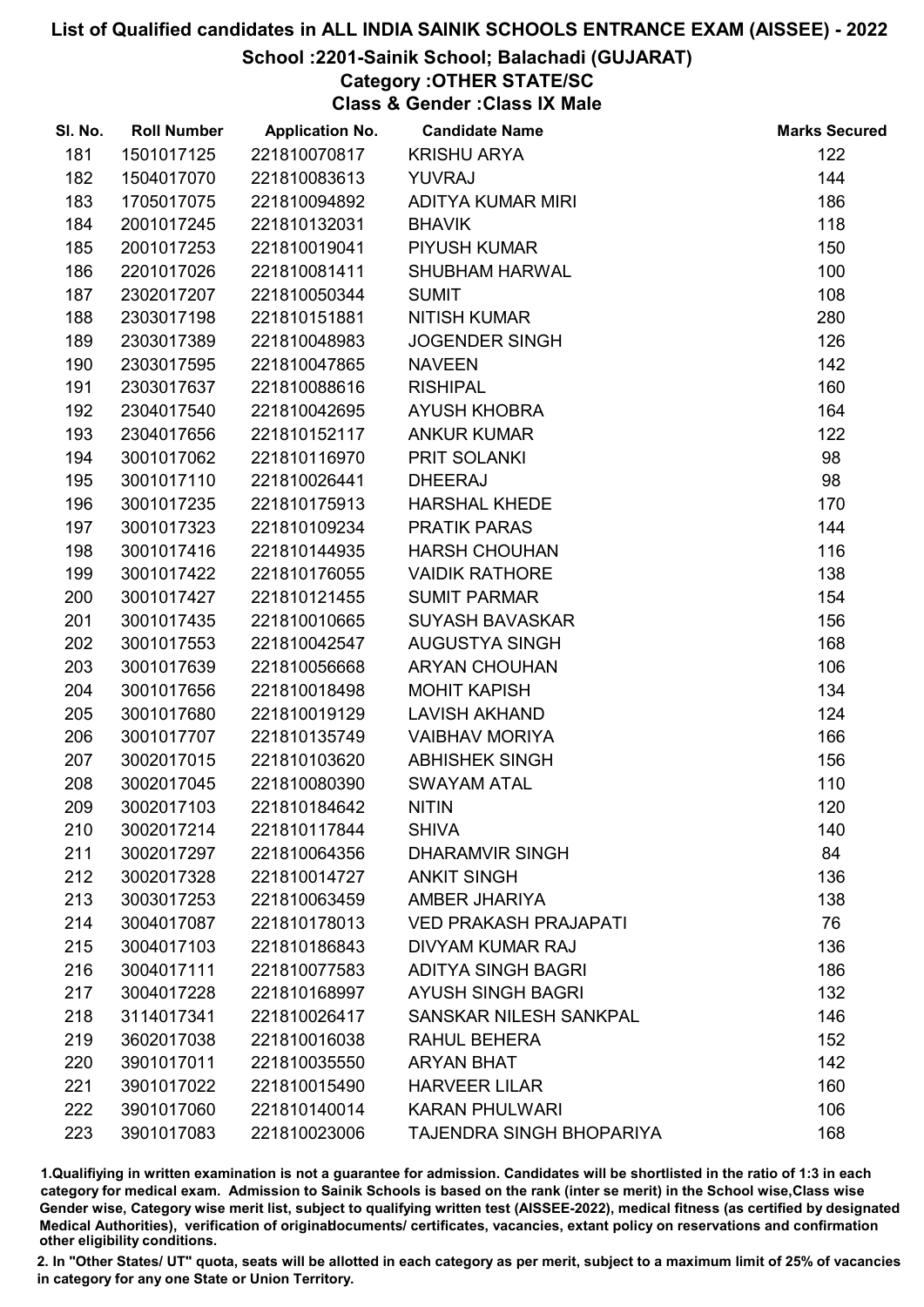## School :2201-Sainik School; Balachadi (GUJARAT)

Category :OTHER STATE/SC

Class & Gender :Class IX Male

| SI. No. | <b>Roll Number</b> | <b>Application No.</b> | <b>Candidate Name</b>      |           | <b>Marks Secured</b> |
|---------|--------------------|------------------------|----------------------------|-----------|----------------------|
| 224     | 3901017147         | 221810035749           | YOGESH BAIRWA              |           | 158                  |
| 225     | 3903017010         | 221810023260           | <b>SHUBHAM BUNKAR</b>      |           | 156                  |
| 226     | 3903017020         | 221810095090           | <b>BHAVYA YADAV</b>        |           | 136                  |
| 227     | 3903017035         | 221810032851           | <b>DEVANSH SALVI</b>       |           | 126                  |
| 228     | 3903017054         | 221810047522           | DHAIRYA SHAKYA             |           | 116                  |
| 229     | 3903017055         | 221810044832           | <b>NIKHIL REGAR</b>        |           | 144                  |
| 230     | 3903017064         | 221810147962           | <b>SWASTIK BAIRWA</b>      |           | 168                  |
| 231     | 3903017071         | 221810032703           | <b>SHANKAR LAL SALVI</b>   |           | 174                  |
| 232     | 3903017074         | 221810097913           | <b>RITESH VASITA</b>       |           | 126                  |
| 233     | 3903017107         | 221810041064           | <b>SANIDHYA KHATIK</b>     |           | 148                  |
| 234     | 3903017115         | 221810032874           | <b>JAGDISH SALVI</b>       |           | 210                  |
| 235     | 3903017134         | 221810186016           | <b>UMESH SALVI</b>         |           | 164                  |
| 236     | 3903017143         | 221810016756           | <b>VEDANSH GAIHLOT</b>     |           | 170                  |
| 237     | 3903017151         | 221810169307           | MEGHWAL DEEPAK NARAYANJI   |           | 150                  |
| 238     | 3903017169         | 221810192197           | <b>ROHAN VASITA</b>        |           | 118                  |
| 239     | 3903017174         | 221810032897           | <b>ARPIT KHATIK</b>        |           | 124                  |
| 240     | 3903017185         | 221810189858           | <b>SANJAY KUMAR</b>        | <b>AR</b> | 150                  |
| 241     | 3903017196         | 221810044598           | <b>BHAVESH KUMAR YADAV</b> |           | 82                   |
| 242     | 3904017316         | 221810032764           | <b>VIKRAM KUMAR</b>        |           | 138                  |
| 243     | 3904017368         | 221810060075           | NITIN KUMAR JAGRAWAL       |           | 126                  |
| 244     | 3904017376         | 221810051585           | <b>ANSHUL VERMA</b>        |           | 282                  |
| 245     | 3904017391         | 221810049795           | <b>DISHANT KUMAR</b>       |           | 144                  |
| 246     | 3904017398         | 221810026116           | <b>ADITYA RAJ</b>          |           | 136                  |
| 247     | 3904017563         | 221810010738           | <b>GIRISH KUMAR</b>        |           | 226                  |
| 248     | 3905017386         | 221810047167           | <b>MANISH</b>              |           | 156                  |
| 249     | 3905017494         | 221810087089           | <b>JATIN BADTIYA</b>       |           | 178                  |
| 250     | 3906017049         | 221810174721           | <b>YASHPAL</b>             |           | 136                  |
| 251     | 3906017062         | 221810004561           | PIYUSH GHARU               |           | 184                  |
| 252     | 3906017076         | 221810182412           | <b>SUMER PARIHAR</b>       |           | 120                  |
| 253     | 3906017082         | 221810195832           | <b>MAYANK</b>              |           | 142                  |
| 254     | 3906017101         | 221810122482           | <b>KAILASH ASERI</b>       |           | 108                  |
| 255     | 3906017143         | 221810008124           | <b>BHARAT KUMAR</b>        |           | 84                   |
| 256     | 3906017175         | 221810028825           | PARAMJEET SOLANKI          |           | 122                  |
| 257     | 3906017192         | 221810182485           | <b>KARAN</b>               |           | 106                  |
| 258     | 3906017230         | 221810062186           | <b>ADITYA KUMAR</b>        |           | 166                  |
| 259     | 3906017270         | 221810039018           | <b>DEEPAK CHOUHAN</b>      |           | 212                  |
| 260     | 3906017293         | 221810096188           | <b>MEHUL</b>               |           | 126                  |
| 261     | 3906017299         | 221810073798           | <b>MAYANKA PALARIA</b>     |           | 158                  |
| 262     | 3907017045         | 221810126054           | <b>SAGAR</b>               |           | 110                  |
| 263     | 3907017048         | 221810103664           | RAJNEESH BHARTIYA          |           | 122                  |
| 264     | 3907017055         | 221810013285           | <b>ALOK KUMAR</b>          |           | 144                  |
| 265     | 3907017070         | 221810044307           | <b>RAM SINGH</b>           |           | 150                  |
| 266     | 4401017060         | 221810156190           | <b>SARTHAK SINGH</b>       |           | 158                  |

1.Qualifiying in written examination is not a guarantee for admission. Candidates will be shortlisted in the ratio of 1:3 in each category for medical exam. Admission to Sainik Schools is based on the rank (inter se merit) in the School wise,Class wise Gender wise, Category wise merit list, subject to qualifying written test (AISSEE-2022), medical fitness (as certified by designated Medical Authorities), verification of originablocuments/ certificates, vacancies, extant policy on reservations and confirmation other eligibility conditions.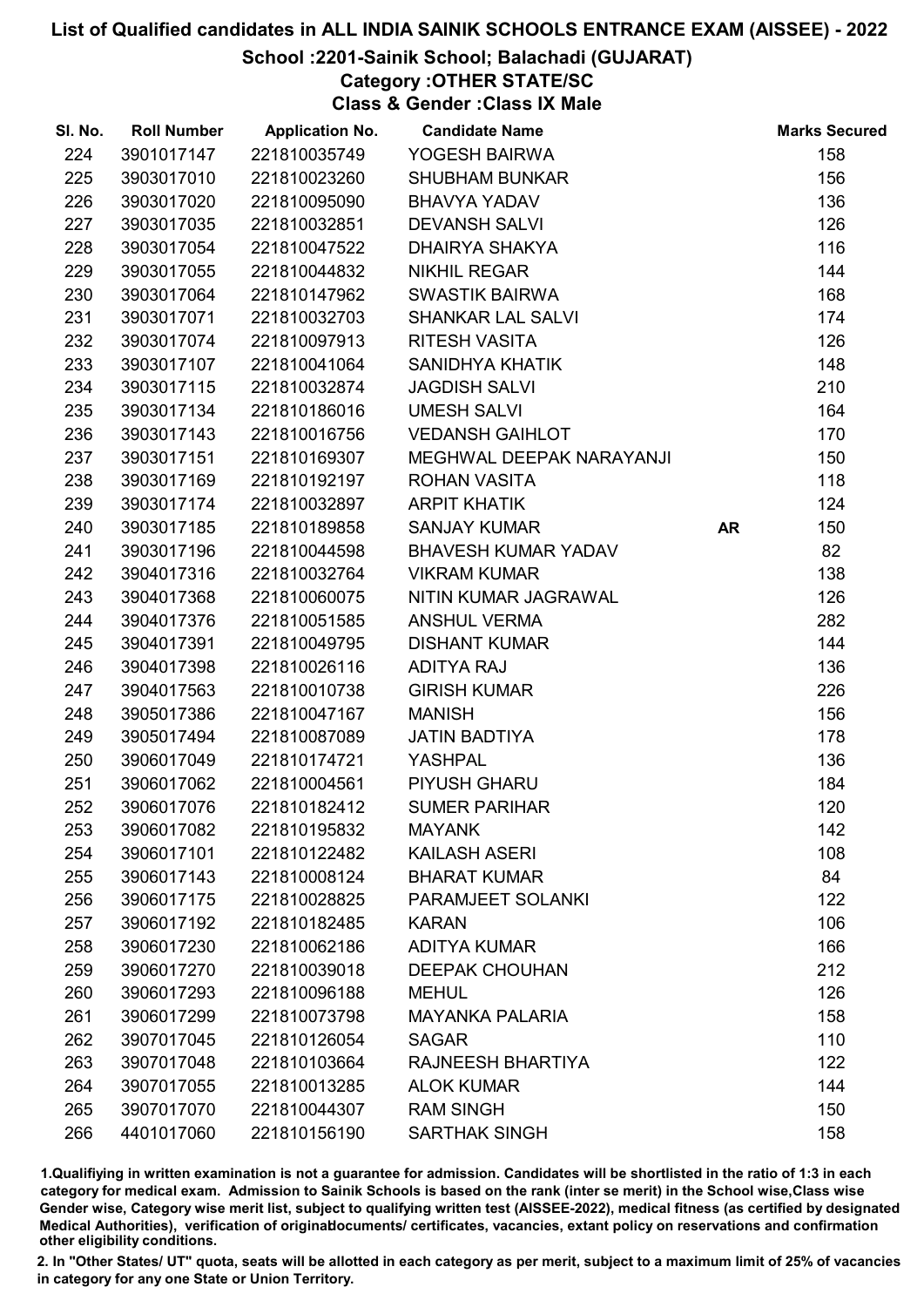# List of Qualified candidates in ALL INDIA SAINIK SCHOOLS ENTRANCE EXAM (AISSEE) - 2022 School :2201-Sainik School; Balachadi (GUJARAT) Category :OTHER STATE/SC Class & Gender :Class IX Male

| SI. No. | <b>Roll Number</b> | <b>Application No.</b> | <b>Candidate Name</b> | <b>Marks Secured</b> |
|---------|--------------------|------------------------|-----------------------|----------------------|
| 267     | 4401017076         | 221810123311           | <b>HARSH KALYAN</b>   | 172                  |
| 268     | 4401017184         | 221810118952           | KUSARG SINGH RAJOUR   | 148                  |
| 269     | 4401017375         | 221810133535           | RISHABH RAJAURIA      | 160                  |
| 270     | 4402017202         | 221810088976           | <b>ASHISH</b>         | 118                  |
| 271     | 4408017028         | 221810095880           | <b>BHAVESH KOLI</b>   | 94                   |
| 272     | 4408017209         | 221810096327           | VIJAY KUMAR KOLI      | 130                  |
| 273     | 4410017187         | 221810006513           | <b>KAPIL DEV</b>      | 170                  |
| 274     | 4410017440         | 221810194067           | <b>GAURANG SINGH</b>  | 182                  |
| 275     | 4411017082         | 221810076754           | ADIT KUMAR            | 118                  |

1.Qualifiying in written examination is not a guarantee for admission. Candidates will be shortlisted in the ratio of 1:3 in each category for medical exam. Admission to Sainik Schools is based on the rank (inter se merit) in the School wise,Class wise Gender wise, Category wise merit list, subject to qualifying written test (AISSEE-2022), medical fitness (as certified by designated Medical Authorities), verification of originablocuments/ certificates, vacancies, extant policy on reservations and confirmation other eligibility conditions.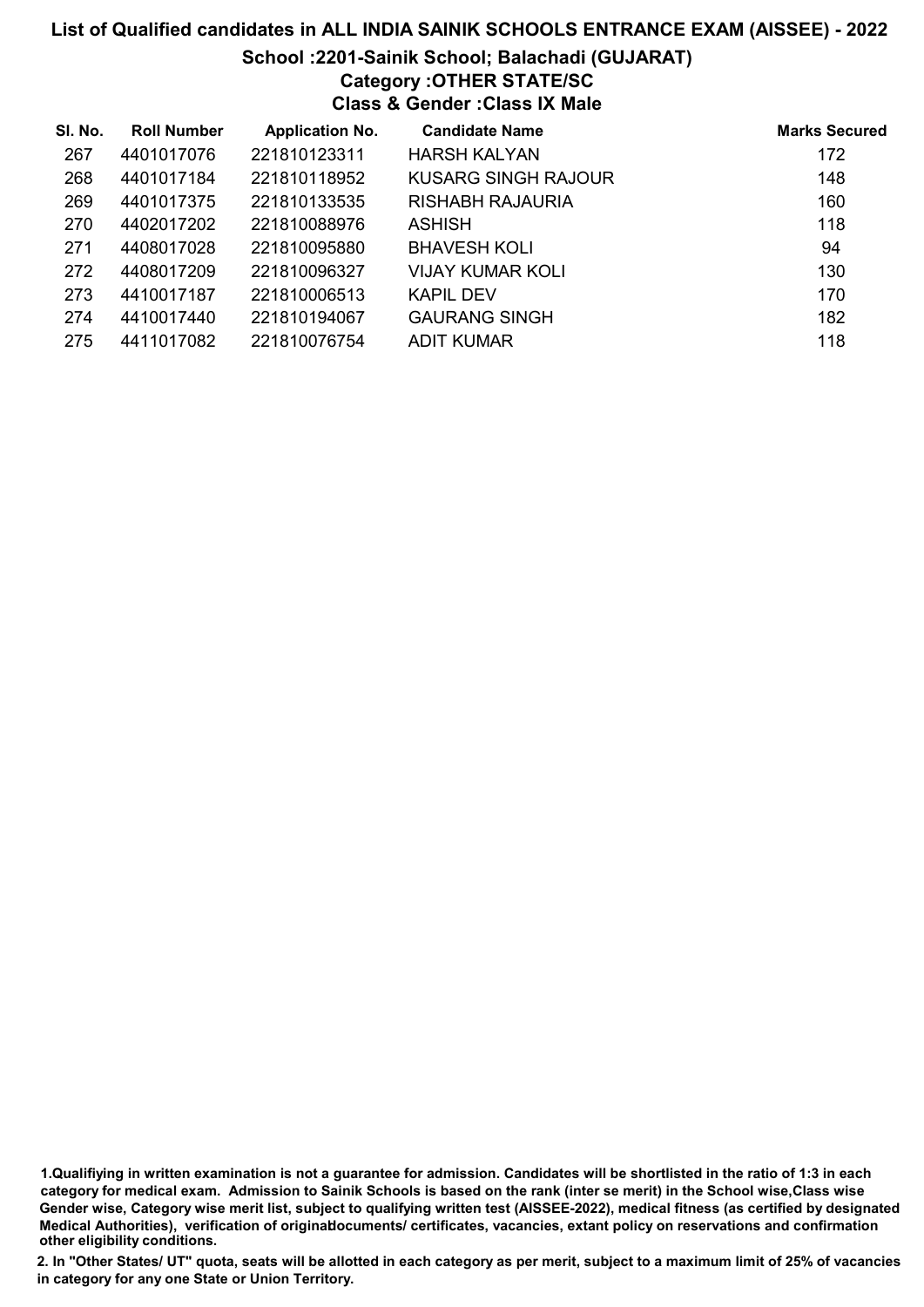## School :2201-Sainik School; Balachadi (GUJARAT)

Category :OTHER STATE/OBC

Class & Gender :Class IX Male

| SI. No. | <b>Roll Number</b> | <b>Application No.</b> | <b>Candidate Name</b>  | <b>Marks Secured</b> |
|---------|--------------------|------------------------|------------------------|----------------------|
| 276     | 1505017097         | 221810022423           | <b>RANJAN KUMAR</b>    | 236                  |
| 277     | 1509017220         | 221810147776           | <b>NIRANJAN KUMAR</b>  | 264                  |
| 278     | 1511017314         | 221810115984           | <b>NAWLESH KUMAR</b>   | 172                  |
| 279     | 1511017321         | 221810157105           | <b>ANURAG ANAND</b>    | 204                  |
| 280     | 1513017102         | 221810168848           | <b>VEDANT ANAND</b>    | 196                  |
| 281     | 2001017506         | 221810044492           | <b>GAURAV YADAV</b>    | 258                  |
| 282     | 2001017838         | 221810053674           | <b>NAKUL YADAV</b>     | 238                  |
| 283     | 2001017841         | 221810026974           | <b>DHRUV</b>           | 236                  |
| 284     | 2001027064         | 221810168785           | MOHIT YADAV            | 172                  |
| 285     | 2001027703         | 221810037689           | YASHASHVI BAISLA       | 206                  |
| 286     | 2201017083         | 221810086503           | <b>MOHIT KUMAR</b>     | 282                  |
| 287     | 2201017148         | 221810001425           | <b>MOHIT BAGHEL</b>    | 162                  |
| 288     | 2201017190         | 221810068207           | DEEPANSHU CHAUDHARY    | 294                  |
| 289     | 2201017191         | 221810000307           | ADITYAKUMAR CHAUDHARY  | 190                  |
| 290     | 2201017252         | 221810068249           | <b>ARPIT CHAUDHARY</b> | 250                  |
| 291     | 2301017209         | 221810037904           | <b>MANTHAN GORSHI</b>  | 368                  |
| 292     | 2302017382         | 221810147597           | <b>SAKSHAM KAMBOJ</b>  | 202                  |
| 293     | 2303017009         | 221810033110           | <b>NIKHIL</b>          | 272                  |
| 294     | 2303017042         | 221810152140           | <b>SAMHANS</b>         | 202                  |
| 295     | 2303017081         | 221810100480           | <b>DEEPANSHU</b>       | 180                  |
| 296     | 2303017128         | 221810126821           | <b>HARSHIT</b>         | 168                  |
| 297     | 2303017148         | 221810169541           | <b>MUKUL</b>           | 164                  |
| 298     | 2303017206         | 221810124491           | <b>NISHAN</b>          | 172                  |
| 299     | 2303017308         | 221810172692           | <b>NAVNEET</b>         | 186                  |
| 300     | 2303017319         | 221810130803           | <b>MANJEET</b>         | 202                  |
| 301     | 2303017321         | 221810192013           | <b>ADITYA</b>          | 182                  |
| 302     | 2303017381         | 221810153483           | <b>NAMAN</b>           | 276                  |
| 303     | 2303017399         | 221810177793           | <b>AJAY</b>            | 174                  |
| 304     | 2303017452         | 221810154444           | <b>DHRUV</b>           | 246                  |
| 305     | 2303017521         | 221810097794           | YASH KUMAR SAINI       | 216                  |
| 306     | 2303017527         | 221810086705           | <b>RATUL</b>           | 174                  |
| 307     | 2303017571         | 221810064645           | <b>MEENU YADAV</b>     | 242                  |
| 308     | 2303017597         | 221810130175           | <b>AARAV</b>           | 268                  |
| 309     | 2303017605         | 221810163185           | <b>CHANDERDEEP</b>     | 180                  |
| 310     | 2303017766         | 221810047147           | ANISH DEEP TANWAR      | 258                  |
| 311     | 2303017781         | 221810126157           | <b>HARDIK</b>          | 290                  |
| 312     | 2303017795         | 221810159177           | <b>PRASHANT</b>        | 170                  |
| 313     | 2303017814         | 221810128787           | YASH KUMAR             | 310                  |
| 314     | 2303027093         | 221810073409           | ANUJ YADAV             | 206                  |
| 315     | 2303027099         | 221810039119           | <b>CHIRAG YADAV</b>    | 188                  |
| 316     | 2303027102         | 221810155519           | YASH YADAV             | 326                  |
| 317     | 2303027142         | 221810168349           | <b>JATIN</b>           | 216                  |
| 318     | 2304017191         | 221810175912           | <b>HIMANSHU</b>        | 160                  |

1.Qualifiying in written examination is not a guarantee for admission. Candidates will be shortlisted in the ratio of 1:3 in each category for medical exam. Admission to Sainik Schools is based on the rank (inter se merit) in the School wise,Class wise Gender wise, Category wise merit list, subject to qualifying written test (AISSEE-2022), medical fitness (as certified by designated Medical Authorities), verification of originablocuments/ certificates, vacancies, extant policy on reservations and confirmation other eligibility conditions.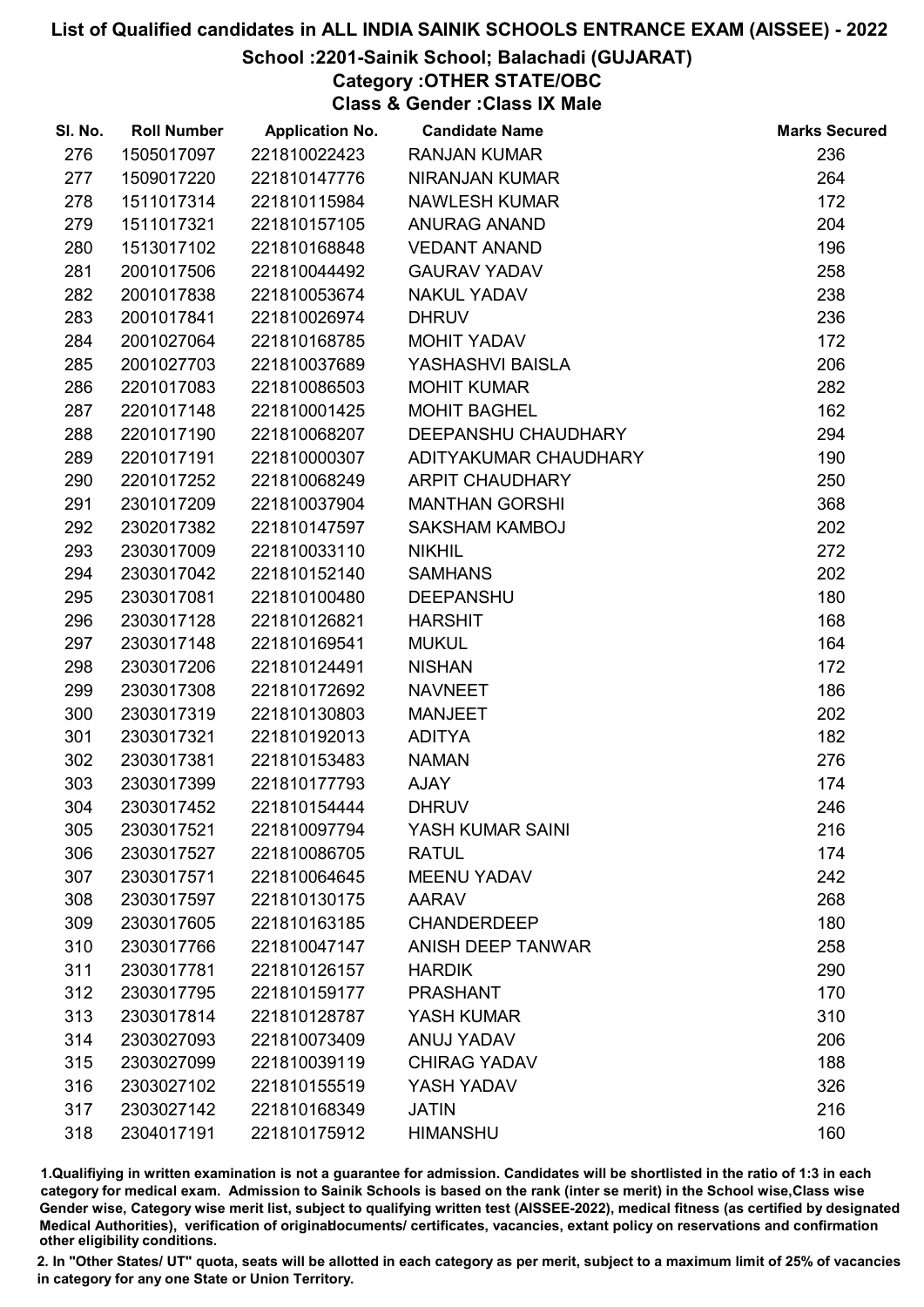## School :2201-Sainik School; Balachadi (GUJARAT)

Category :OTHER STATE/OBC

Class & Gender :Class IX Male

| SI. No. | <b>Roll Number</b> | <b>Application No.</b> | <b>Candidate Name</b>         |    | <b>Marks Secured</b> |
|---------|--------------------|------------------------|-------------------------------|----|----------------------|
| 319     | 2304017520         | 221810101475           | <b>MANISH KUMAR KAREL</b>     | CG | 216                  |
| 320     | 2304017653         | 221810026907           | <b>NISHANT</b>                |    | 186                  |
| 321     | 2304017792         | 221810080468           | <b>RIYANSH</b>                |    | 216                  |
| 322     | 2501017241         | 221810039815           | <b>GURPARTEEK SINGH</b>       |    | 238                  |
| 323     | 3001017019         | 221810132420           | <b>GOURAV CHANDNA</b>         |    | 204                  |
| 324     | 3001017070         | 221810062090           | <b>DIVYAM HADA</b>            |    | 168                  |
| 325     | 3001017078         | 221810169001           | <b>RAGHU CARPENTER</b>        |    | 196                  |
| 326     | 3001017079         | 221810048301           | <b>SANSKAR MALVIYA</b>        |    | 200                  |
| 327     | 3001017095         | 221810057521           | <b>SURYANSH MEENA</b>         |    | 164                  |
| 328     | 3001017125         | 221810088771           | <b>RISHI SONI</b>             |    | 168                  |
| 329     | 3001017157         | 221810069902           | YASH GOUR                     |    | 254                  |
| 330     | 3001017304         | 221810048104           | <b>NAVEEN GOUR</b>            |    | 244                  |
| 331     | 3001017389         | 221810129215           | <b>AGMAN PATEL</b>            |    | 234                  |
| 332     | 3001017468         | 221810165316           | <b>ADARSH PATIDAR</b>         |    | 228                  |
| 333     | 3001017499         | 221810110856           | <b>ABHIMANYU SEN</b>          |    | 160                  |
| 334     | 3002017066         | 221810017721           | <b>GAURAV</b>                 |    | 160                  |
| 335     | 3002017067         | 221810002821           | <b>HARSH YADAV</b>            |    | 212                  |
| 336     | 3002017071         | 221810101941           | <b>GOLU DHAKAR</b>            |    | 258                  |
| 337     | 3002017097         | 221810004922           | <b>KRISHNA PRAJAPATI</b>      |    | 208                  |
| 338     | 3002017250         | 221810149355           | <b>AMITESH SAHU</b>           |    | 164                  |
| 339     | 3002017347         | 221810123357           | <b>VISHNU SINGH</b>           |    | 266                  |
| 340     | 3002017368         | 221810155697           | SAURABH SINGH DHAKAD          |    | 200                  |
| 341     | 3002017399         | 221810119578           | <b>HARSH RATHORE</b>          |    | 170                  |
| 342     | 3003017024         | 221810084770           | <b>SURYANSH KOSHTA</b>        |    | 172                  |
| 343     | 3003017048         | 221810132112           | ADITYA SINGH KUSHWAHA         |    | 178                  |
| 344     | 3004017056         | 221810160391           | <b>AYUSH KUMAR SHAH</b>       |    | 248                  |
| 345     | 3004017141         | 221810196115           | ADARSH KUSHWAHA               |    | 236                  |
| 346     | 3004017168         | 221810096795           | YASHPREET VARMA               |    | 200                  |
| 347     | 3103017148         | 221810157629           | <b>JAY RAMESH SOLANKI</b>     |    | 160                  |
| 348     | 3113017050         | 221810062622           | <b>RISHIKESH NITIN AHIRE</b>  |    | 164                  |
| 349     | 3114017049         | 221810048101           | DARSHAN SANJAY JIKARE         |    | 186                  |
| 350     | 3115017201         | 221810149475           | SHREEHARI ARJUN KHARGE        |    | 222                  |
| 351     | 3901017047         | 221810189962           | <b>SHUBHAM JANGID</b>         |    | 212                  |
| 352     | 3901017057         | 221810083363           | <b>SURAJSINGH</b>             |    | 200                  |
| 353     | 3901017094         | 221810026496           | <b>SAHIL YADAV</b>            |    | 196                  |
| 354     | 3901017106         | 221810136437           | <b>DINESH BENIWAL</b>         |    | 226                  |
| 355     | 3901017109         | 221810093547           | <b>NITESH SINGH CHAUHAN</b>   |    | 190                  |
| 356     | 3901017112         | 221810049557           | <b>CHETAN SINGH CHOUDHARY</b> |    | 226                  |
| 357     | 3901017124         | 221810011418           | <b>HARSHRAJ</b>               |    | 186                  |
| 358     | 3902017003         | 221810116820           | <b>CHIRAG GAHLOT</b>          |    | 160                  |
| 359     | 3902017039         | 221810041505           | <b>MOHIT BARJATI</b>          |    | 200                  |
| 360     | 3902017059         | 221810157298           | <b>SUMIT KURI</b>             |    | 190                  |
| 361     | 3903017038         | 221810032561           | <b>BHUPESH AHIR</b>           |    | 206                  |
|         |                    |                        |                               |    |                      |

1.Qualifiying in written examination is not a guarantee for admission. Candidates will be shortlisted in the ratio of 1:3 in each category for medical exam. Admission to Sainik Schools is based on the rank (inter se merit) in the School wise,Class wise Gender wise, Category wise merit list, subject to qualifying written test (AISSEE-2022), medical fitness (as certified by designated Medical Authorities), verification of originablocuments/ certificates, vacancies, extant policy on reservations and confirmation other eligibility conditions.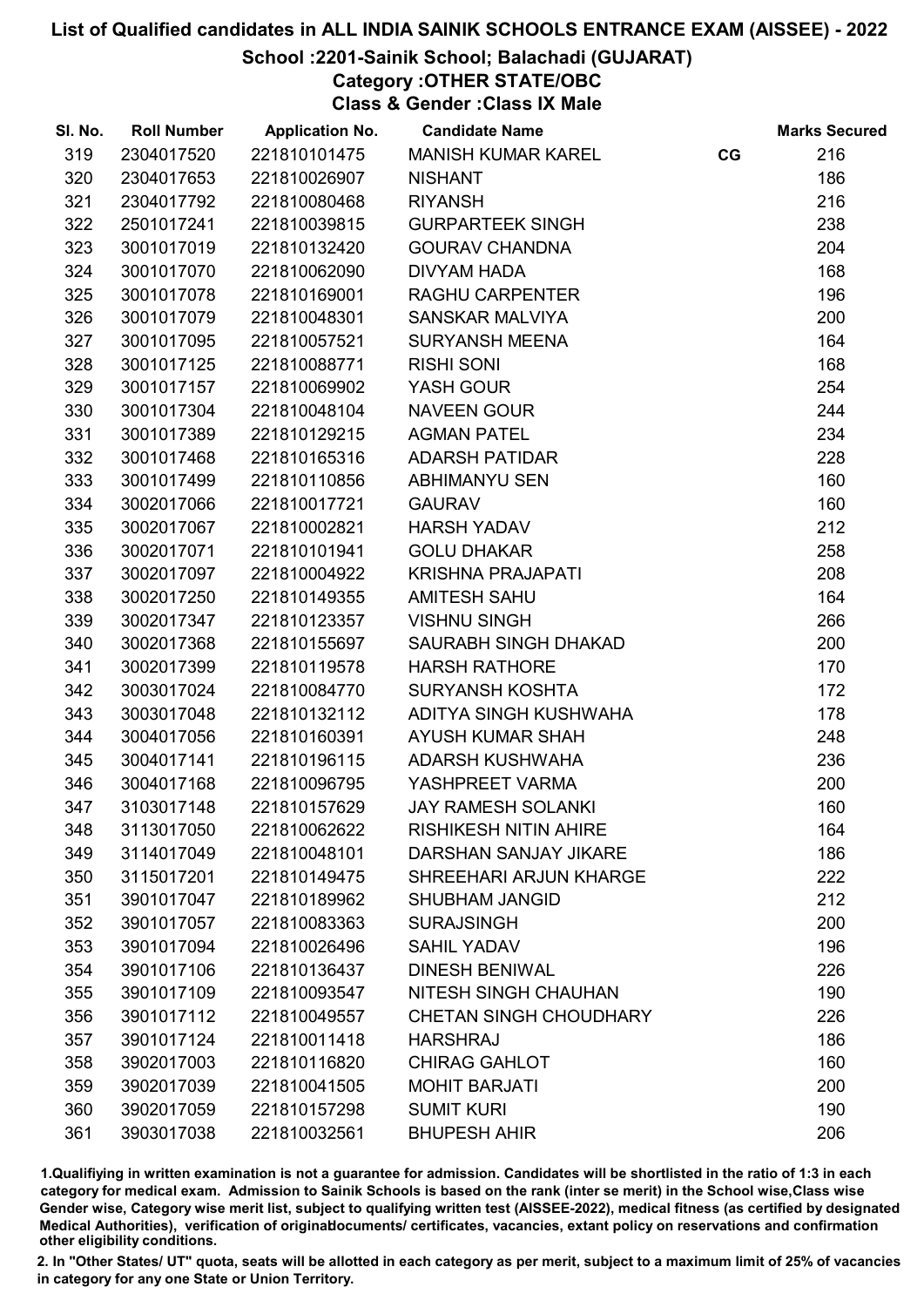## School :2201-Sainik School; Balachadi (GUJARAT)

Category :OTHER STATE/OBC

Class & Gender :Class IX Male

| SI. No. | <b>Roll Number</b> | <b>Application No.</b> | <b>Candidate Name</b>     |           | <b>Marks Secured</b> |
|---------|--------------------|------------------------|---------------------------|-----------|----------------------|
| 362     | 3903017049         | 221810097202           | <b>HARSHIT GOSWAMI</b>    |           | 184                  |
| 363     | 3903017105         | 221810024354           | RANVEER CHOUDHARY         |           | 180                  |
| 364     | 3903017131         | 221810052775           | BHAVYA PRATAP SINGH YADAV |           | 184                  |
| 365     | 3903017161         | 221810084177           | <b>ANURAG JAT</b>         |           | 224                  |
| 366     | 3903017204         | 221810042349           | <b>MURLI VIJAY JAT</b>    |           | 182                  |
| 367     | 3904017007         | 221810001010           | <b>VIKASH</b>             |           | 226                  |
| 368     | 3904017042         | 221810113750           | YASH KHADOLIYA            |           | 176                  |
| 369     | 3904017062         | 221810124790           | <b>LOKESH</b>             |           | 196                  |
| 370     | 3904017073         | 221810138711           | <b>TANMAY DOODI</b>       |           | 204                  |
| 371     | 3904017087         | 221810132341           | <b>HIREN KUMAWAT</b>      |           | 178                  |
| 372     | 3904017209         | 221810131913           | <b>KAPIL GURJAR</b>       |           | 160                  |
| 373     | 3904017215         | 221810123723           | <b>SHWETANK YADAV</b>     |           | 278                  |
| 374     | 3904017224         | 221810094043           | <b>RAVI YADAV</b>         |           | 286                  |
| 375     | 3904017231         | 221810070743           | HIMANSHU KATARIYA         |           | 164                  |
| 376     | 3904017243         | 221810087563           | YASHVIN CHOUDHARY         |           | 168                  |
| 377     | 3904017277         | 221810017904           | <b>DEVANSU GURJAR</b>     |           | 202                  |
| 378     | 3904017320         | 221810168484           | DHAIRYA KUMAWAT           |           | 164                  |
| 379     | 3904017394         | 221810190306           | PUNIT AHLAWAT             |           | 196                  |
| 380     | 3904017400         | 221810164516           | <b>NAVEEN SWAMI</b>       |           | 172                  |
| 381     | 3904017455         | 221810170776           | <b>YASHWARDHAN</b>        |           | 166                  |
| 382     | 3904017470         | 221810010196           | <b>BHAVYA KUMAWAT</b>     |           | 162                  |
| 383     | 3904017560         | 221810111438           | <b>DURGESH SINHA</b>      |           | 232                  |
| 384     | 3904017616         | 221810083229           | PUNIT CHOUDHARY           |           | 166                  |
| 385     | 3904017629         | 221810032539           | <b>SHER SINGH JAKHAR</b>  |           | 176                  |
| 386     | 3904017656         | 221810162089           | LUCKY JAKHAR              | <b>AR</b> | 176                  |
| 387     | 3904017658         | 221810180389           | <b>RITIK DAHIYA</b>       |           | 234                  |
| 388     | 3905017026         | 221810029570           | AAYUSH CHOUDHARY          |           | 202                  |
| 389     | 3905017032         | 221810117680           | <b>LUCKY</b>              |           | 246                  |
| 390     | 3905017041         | 221810061101           | <b>TARUN POONIA</b>       |           | 336                  |
| 391     | 3905017048         | 221810011811           | <b>VIKASH GURJAR</b>      |           | 218                  |
| 392     | 3905017099         | 221810045012           | <b>ANANT AHIR</b>         |           | 262                  |
| 393     | 3905017121         | 221810055852           | <b>NITESH SAINI</b>       |           | 186                  |
| 394     | 3905017201         | 221810129293           | <b>RAJ CHOUDHARY</b>      |           | 210                  |
| 395     | 3905017222         | 221810066124           | <b>PRATIK</b>             |           | 214                  |
| 396     | 3905017258         | 221810074394           | YOGESH SINGH              |           | 216                  |
| 397     | 3905017308         | 221810080985           | <b>NISHANT BANA</b>       |           | 192                  |
| 398     | 3905017325         | 221810105626           | <b>LAKSHIT CHOUDHARY</b>  |           | 180                  |
| 399     | 3905017326         | 221810142726           | <b>ARYAN SIHAG</b>        |           | 240                  |
| 400     | 3905017330         | 221810133936           | PIYUSH KARWASARA          |           | 224                  |
| 401     | 3905017352         | 221810031786           | <b>JAGDEEP JHAJHARIA</b>  |           | 160                  |
| 402     | 3905017382         | 221810150547           | <b>KARISH CHOUDHARY</b>   |           | 268                  |
| 403     | 3905017432         | 221810128138           | <b>VISHAL YADAV</b>       |           | 208                  |
| 404     | 3905017439         | 221810045348           | PRIYANSHU YADAV           |           | 182                  |

1.Qualifiying in written examination is not a guarantee for admission. Candidates will be shortlisted in the ratio of 1:3 in each category for medical exam. Admission to Sainik Schools is based on the rank (inter se merit) in the School wise,Class wise Gender wise, Category wise merit list, subject to qualifying written test (AISSEE-2022), medical fitness (as certified by designated Medical Authorities), verification of originablocuments/ certificates, vacancies, extant policy on reservations and confirmation other eligibility conditions.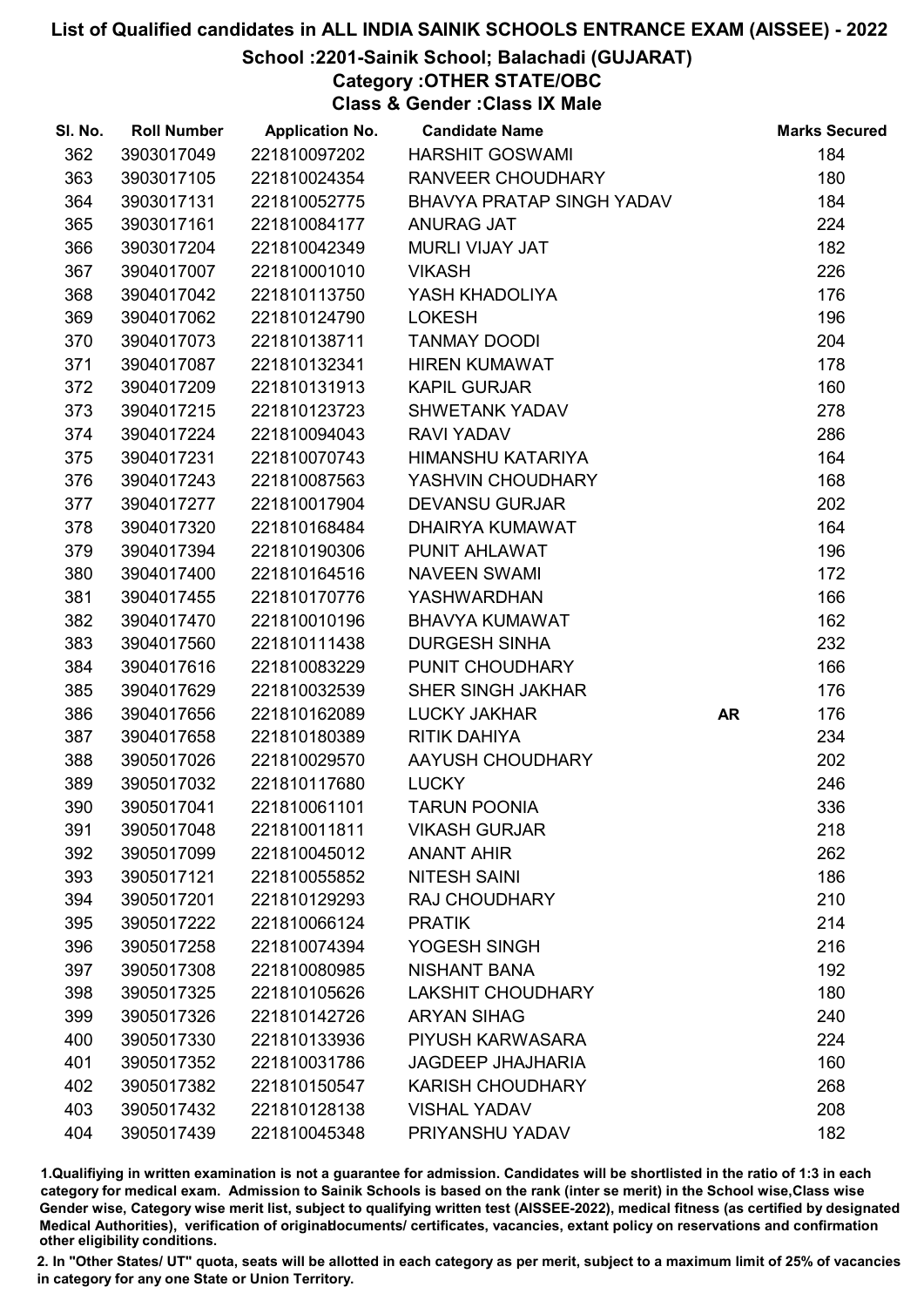### School :2201-Sainik School; Balachadi (GUJARAT)

Category :OTHER STATE/OBC

Class & Gender :Class IX Male

| SI. No. | <b>Roll Number</b> | <b>Application No.</b> | <b>Candidate Name</b>       |    | <b>Marks Secured</b> |
|---------|--------------------|------------------------|-----------------------------|----|----------------------|
| 405     | 3905017460         | 221810149188           | <b>LALIT</b>                |    | 204                  |
| 406     | 3906017077         | 221810195322           | <b>HARISH CHOUDHARY</b>     |    | 228                  |
| 407     | 3906017129         | 221810177763           | MUKESH CHOUDHARY            |    | 212                  |
| 408     | 3906017131         | 221810154963           | <b>KESARI SINGH CHARAN</b>  |    | 178                  |
| 409     | 3906017139         | 221810054793           | YUVRAJ BHADU                |    | 188                  |
| 410     | 3906017151         | 221810197264           | <b>DIVYANSH BHADANIA</b>    |    | 196                  |
| 411     | 3906017183         | 221810132945           | <b>SWASTIK CHOUDHARY</b>    |    | 178                  |
| 412     | 3906017203         | 221810116426           | SAMARTH CHOUDHARY           |    | 222                  |
| 413     | 3906017207         | 221810000036           | <b>MAHESH BHANWARIYA</b>    |    | 222                  |
| 414     | 3906017208         | 221810099036           | <b>BHAVYA NIMBARK</b>       |    | 228                  |
| 415     | 3906017212         | 221810019146           | PARKASH CHOUDHARY           |    | 178                  |
| 416     | 3906017213         | 221810093846           | DEEPAK KUMAR CHOUDHARY      |    | 176                  |
| 417     | 3906017240         | 221810056896           | PRADEEP BHADU               |    | 200                  |
| 418     | 3906017253         | 221810052657           | <b>RAJAT CHOUDHARY</b>      |    | 184                  |
| 419     | 3906017255         | 221810025957           | <b>CHANDRAVEER SINGH</b>    |    | 186                  |
| 420     | 3906017280         | 221810032538           | HARSHVARDHAN SINGH          |    | 214                  |
| 421     | 3907017031         | 221810031072           | <b>TEJKARAN PRAJAPAT</b>    |    | 166                  |
| 422     | 3907017047         | 221810075264           | <b>SURYAVEER SINGH</b>      |    | 180                  |
| 423     | 3907017059         | 221810127606           | <b>GURJYOT SINGH SEKHON</b> |    | 270                  |
| 424     | 3908017034         | 221810039773           | <b>POURAS MAAN</b>          |    | 164                  |
| 425     | 3908017051         | 221810078235           | <b>PANKAJ</b>               |    | 284                  |
| 426     | 4201017769         | 221810116316           | AADITYA CHAUDHARY           |    | 172                  |
| 427     | 4202017299         | 221810023067           | ALABOINA SRISHANWITH        |    | 180                  |
| 428     | 4401017240         | 221810099943           | <b>RITIK MOHAN</b>          |    | 192                  |
| 429     | 4401017547         | 221810163518           | <b>SURAJ KUNTAL</b>         |    | 178                  |
| 430     | 4402017180         | 221810093806           | PIYUSH YADAV                |    | 204                  |
| 431     | 4406017004         | 221810188100           | <b>DEVDEEP</b>              |    | 218                  |
| 432     | 4407017071         | 221810146471           | <b>VICKY MADDHESHIYA</b>    | CG | 210                  |
| 433     | 4407017129         | 221810152213           | <b>ANKIT JAISWAL</b>        | CG | 190                  |
| 434     | 4408017101         | 221810004723           | <b>VIPIN PAL</b>            |    | 170                  |
| 435     | 4408017218         | 221810137967           | <b>ANSHU KUMAR YADAV</b>    |    | 160                  |
| 436     | 4409017219         | 221810037486           | <b>TANISH SAHU</b>          |    | 182                  |
| 437     | 4409017257         | 221810096438           | <b>KNWAR SINGH</b>          |    | 202                  |
| 438     | 4410017551         | 221810172309           | <b>ADITYA KUMAR YADAV</b>   |    | 174                  |
| 439     | 4411017087         | 221810020394           | <b>ABHINAV YADAV</b>        |    | 188                  |
| 440     | 4412017216         | 221810175465           | <b>AYUSH KUMAR PATEL</b>    |    | 160                  |

1.Qualifiying in written examination is not a guarantee for admission. Candidates will be shortlisted in the ratio of 1:3 in each category for medical exam. Admission to Sainik Schools is based on the rank (inter se merit) in the School wise,Class wise Gender wise, Category wise merit list, subject to qualifying written test (AISSEE-2022), medical fitness (as certified by designated Medical Authorities), verification of originablocuments/ certificates, vacancies, extant policy on reservations and confirmation other eligibility conditions.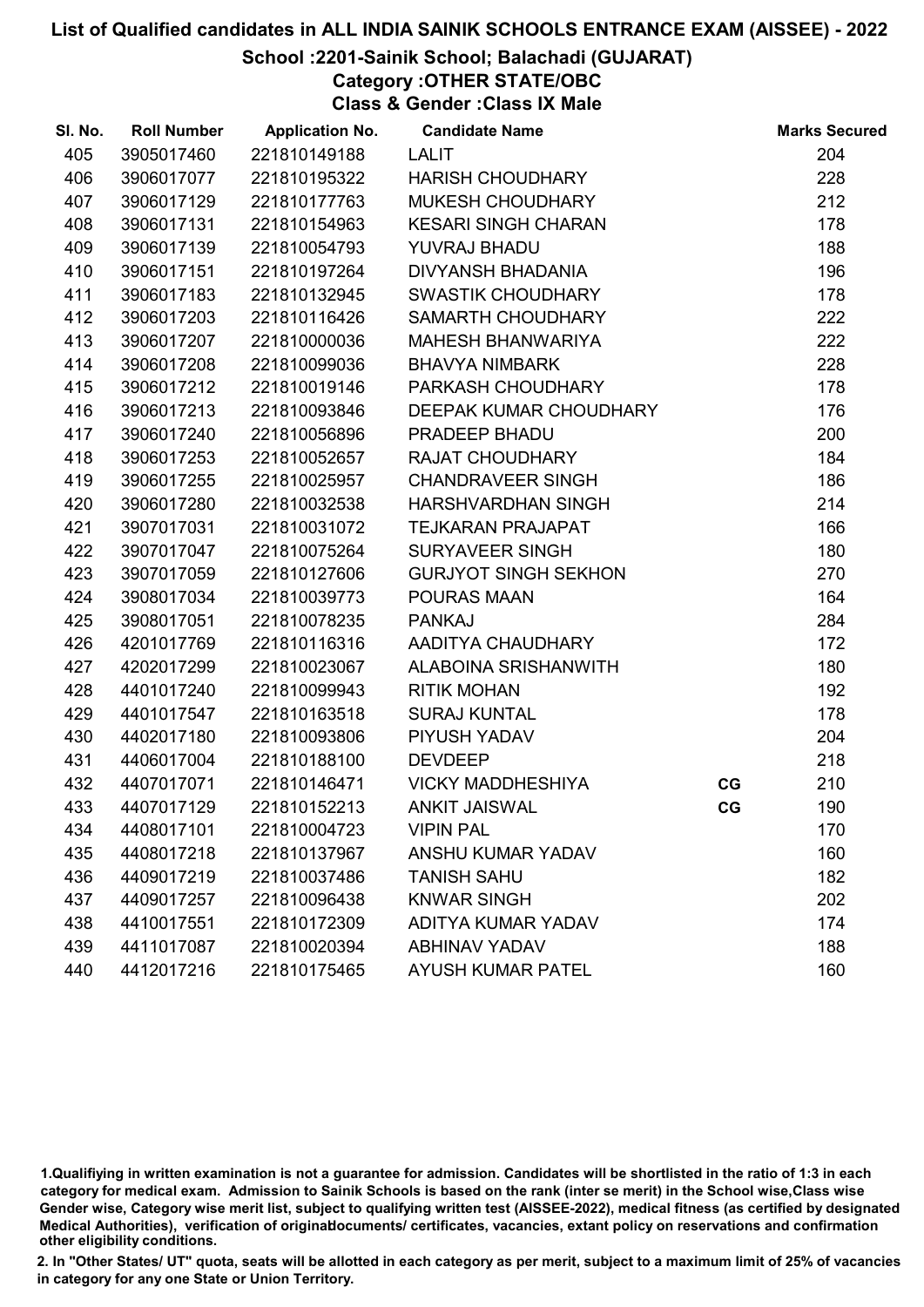## School :2201-Sainik School; Balachadi (GUJARAT)

Category :OTHER STATE/DEF

Class & Gender :Class IX Male

| SI. No. | <b>Roll Number</b> | <b>Application No.</b> | <b>Candidate Name</b>          |    | <b>Marks Secured</b> |
|---------|--------------------|------------------------|--------------------------------|----|----------------------|
| 441     | 1509017311         | 221810070499           | <b>ADITYA KUMAR</b>            |    | 200                  |
| 442     | 1511017139         | 221810108022           | <b>DIVYANSHU KUMAR</b>         |    | 270                  |
| 443     | 1702017068         | 221810041615           | <b>MONISH KUMAR RATHORE</b>    |    | 164                  |
| 444     | 1705017184         | 221810025527           | <b>SHAURYA SAHU</b>            |    | 178                  |
| 445     | 1705017189         | 221810095637           | <b>TUSHAR SAHU</b>             |    | 170                  |
| 446     | 2001017234         | 221810103321           | <b>ASHUTOSH PANDEY</b>         |    | 186                  |
| 447     | 2001017279         | 221810071851           | <b>ASHVIN KUMAR</b>            |    | 198                  |
| 448     | 2001017418         | 221810034042           | ADITYA SHISHOUDIA              | CG | 172                  |
| 449     | 2001017817         | 221810006864           | <b>NITIN KUMAR</b>             |    | 262                  |
| 450     | 2001027302         | 221810007347           | <b>SUBHAM MANGLECH</b>         |    | 182                  |
| 451     | 2001027495         | 221810053368           | <b>SAWAN BALIYAN</b>           |    | 334                  |
| 452     | 2201017096         | 221810078253           | <b>HIMANSHU FOGAT</b>          |    | 214                  |
| 453     | 2201017127         | 221810147044           | <b>PRASHANT CHAHAR</b>         |    | 198                  |
| 454     | 2201017242         | 221810131098           | <b>ATUL DWIVEDI</b>            |    | 230                  |
| 455     | 2201017264         | 221810079289           | <b>SUKESH AADITYA</b>          |    | 202                  |
| 456     | 2202017005         | 221810195350           | <b>KAVYA SINGH GAUTAM</b>      |    | 234                  |
| 457     | 2202017049         | 221810114772           | <b>MAYANK PAL</b>              |    | 172                  |
| 458     | 2202017134         | 221810085297           | <b>UTKARSH MISHRA</b>          |    | 216                  |
| 459     | 2203017051         | 221810050776           | <b>VIVEK CHAUDHARY</b>         |    | 228                  |
| 460     | 2301017238         | 221810035854           | MORDHAWAJ SINGH DEORA          |    | 214                  |
| 461     | 2301017502         | 221810040959           | AADITYA RAJ SINGH              |    | 160                  |
| 462     | 2304017269         | 221810154203           | <b>ADITYA</b>                  |    | 204                  |
| 463     | 2304017350         | 221810068593           | <b>HIMANSHU</b>                |    | 178                  |
| 464     | 2304017758         | 221810140928           | <b>HIMANSHU</b>                |    | 252                  |
| 465     | 2805017051         | 221810103970           | AKHIL KRISHNA B M              |    | 186                  |
| 466     | 2805017304         | 221810180726           | <b>DEVANSH SINGH</b>           |    | 168                  |
| 467     | 3001017016         | 221810030020           | <b>RISHAV TOMAR</b>            |    | 244                  |
| 468     | 3001017027         | 221810092730           | <b>SHREY KUMAR SINGH</b>       |    | 240                  |
| 469     | 3001017309         | 221810028214           | <b>ANURAG VERMA</b>            |    | 210                  |
| 470     | 3001017338         | 221810064554           | <b>ADITYA DANGI</b>            |    | 172                  |
| 471     | 3001017554         | 221810074547           | <b>KARUNYA BHAWASAR</b>        |    | 180                  |
| 472     | 3002017243         | 221810129645           | <b>ABHISHEK PRATAP SINGH</b>   |    | 216                  |
| 473     | 3002017270         | 221810048795           | <b>RISHAV TOMAR</b>            |    | 194                  |
| 474     | 3002017296         | 221810142946           | <b>KUNAL</b>                   |    | 186                  |
| 475     | 3004017067         | 221810058532           | <b>DIVYANK TIWARI</b>          |    | 178                  |
| 476     | 3106017031         | 221810012853           | <b>MANISH RAMKRUSHNA PATIL</b> |    | 160                  |
| 477     | 3107017103         | 221810037466           | YASH SHARAD POWAR              |    | 174                  |
| 478     | 3113017123         | 221810082965           | <b>VEDANT BADGUJAR</b>         |    | 178                  |
| 479     | 3803017013         | 221810058440           | <b>KANHA DWIVEDI</b>           |    | 170                  |
| 480     | 3901017036         | 221810080981           | PAWAN KUMAR VISHNOI            |    | 166                  |
| 481     | 3901017090         | 221810144156           | SAMBIT KUMAR NAYAK             |    | 172                  |
| 482     | 3901017110         | 221810031947           | <b>VISHAL KUMAR</b>            |    | 160                  |
| 483     | 3901017148         | 221810067459           | <b>HIMANSHU KUMAR</b>          |    | 244                  |

1.Qualifiying in written examination is not a guarantee for admission. Candidates will be shortlisted in the ratio of 1:3 in each category for medical exam. Admission to Sainik Schools is based on the rank (inter se merit) in the School wise,Class wise Gender wise, Category wise merit list, subject to qualifying written test (AISSEE-2022), medical fitness (as certified by designated Medical Authorities), verification of originablocuments/ certificates, vacancies, extant policy on reservations and confirmation other eligibility conditions.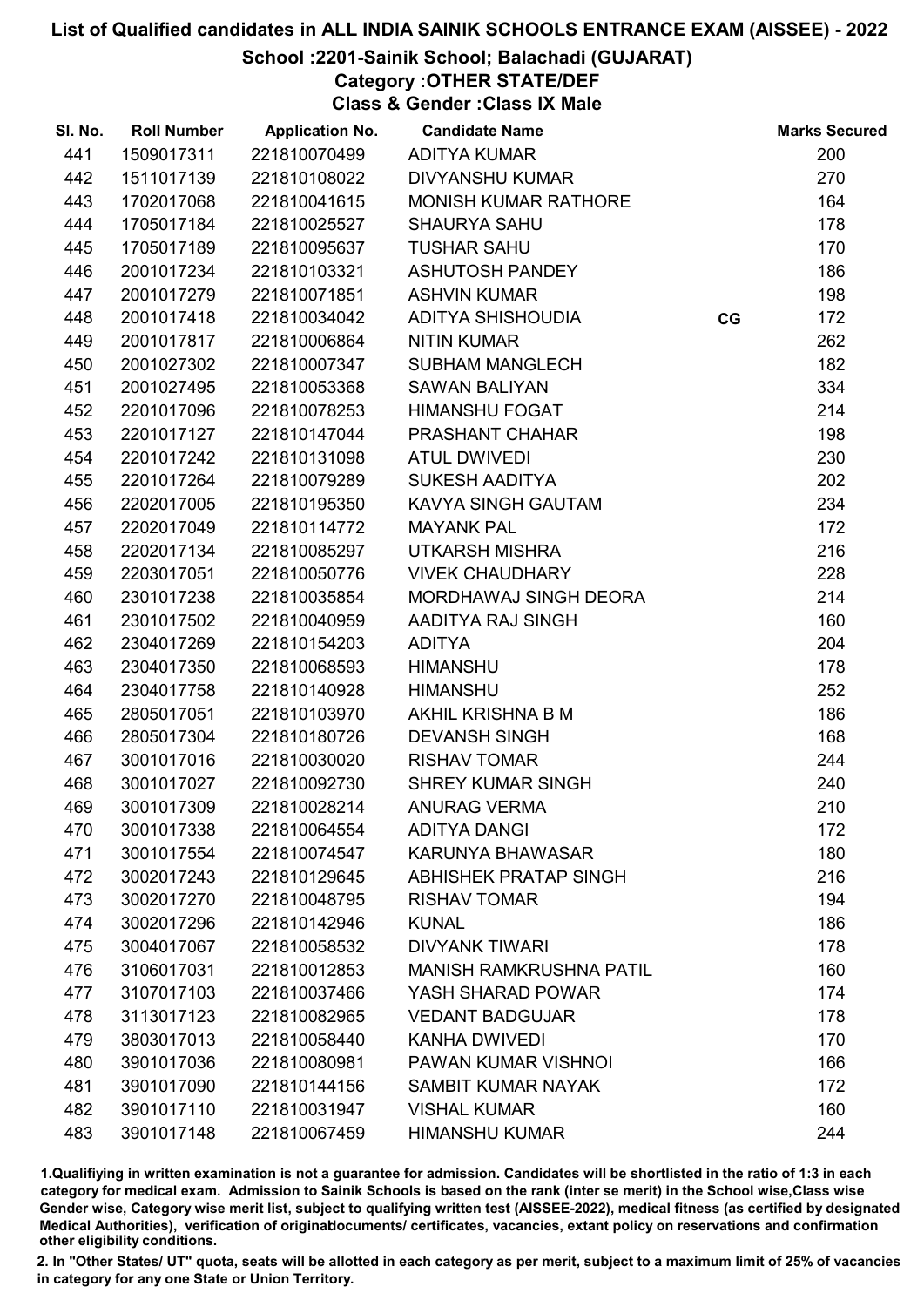## School :2201-Sainik School; Balachadi (GUJARAT)

Category :OTHER STATE/DEF

Class & Gender :Class IX Male

| SI. No. | <b>Roll Number</b> | <b>Application No.</b> | <b>Candidate Name</b>           |           | <b>Marks Secured</b> |
|---------|--------------------|------------------------|---------------------------------|-----------|----------------------|
| 484     | 3904017061         | 221810085690           | <b>SHAURYA YADAV</b>            |           | 250                  |
| 485     | 3904017154         | 221810175422           | <b>PRIYANSHU</b>                |           | 224                  |
| 486     | 3904017155         | 221810056722           | PRASHANT PRATAP                 |           | 168                  |
| 487     | 3904017241         | 221810163163           | <b>ABHISHEK KUMAR</b>           |           | 194                  |
| 488     | 3904017285         | 221810050814           | <b>LUCKY</b>                    |           | 260                  |
| 489     | 3904017308         | 221810139854           | <b>JAI SINGH</b>                |           | 236                  |
| 490     | 3904017331         | 221810123605           | PIYUSH LAXMAN BHISE             |           | 226                  |
| 491     | 3904017340         | 221810025525           | <b>DUSHYANT SINGH SHEKHAWAT</b> |           | 228                  |
| 492     | 3904017612         | 221810056619           | <b>HIMANSHU SINGH</b>           |           | 180                  |
| 493     | 3905017011         | 221810149710           | <b>RAKSHIT</b>                  |           | 248                  |
| 494     | 3905017083         | 221810179091           | <b>ADITYA KUNTAL</b>            |           | 236                  |
| 495     | 3905017216         | 221810001804           | <b>SAHIL</b>                    |           | 178                  |
| 496     | 3905017281         | 221810040455           | <b>ARVIND</b>                   |           | 256                  |
| 497     | 3905017340         | 221810015666           | <b>SHIVAM SHISODIYA</b>         |           | 296                  |
| 498     | 3905017423         | 221810023718           | MANENDER CHOUDHARY              |           | 228                  |
| 499     | 3905017448         | 221810157068           | PIYUSH NITHARVAL                | <b>AR</b> | 164                  |
| 500     | 3905017501         | 221810055799           | ABHIMANYU SINGH                 |           | 168                  |
| 501     | 3906017051         | 221810053231           | <b>BHUPENDRA SINGH</b>          |           | 174                  |
| 502     | 3906017134         | 221810063673           | <b>HIMMAT SINGH</b>             |           | 174                  |
| 503     | 3906017136         | 221810129483           | <b>CHITRANG PATEL</b>           |           | 192                  |
| 504     | 3906017179         | 221810005835           | <b>JAYVARDHAN RATHORE</b>       |           | 164                  |
| 505     | 3906017197         | 221810144406           | DHRUV PRATATP SINGH             |           | 160                  |
| 506     | 3906017214         | 221810058846           | <b>VAIBHAV PURI</b>             |           | 216                  |
| 507     | 3906017217         | 221810028256           | <b>GOPI SINGH</b>               |           | 178                  |
| 508     | 3906017234         | 221810177986           | <b>DIVYANSU</b>                 |           | 228                  |
| 509     | 3906017242         | 221810175507           | <b>BHAWANI SINGH</b>            |           | 190                  |
| 510     | 3906017243         | 221810010707           | <b>PREVES KUMAR</b>             |           | 190                  |
| 511     | 3906017245         | 221810001517           | <b>ABHIJEET SINGH</b>           |           | 174                  |
| 512     | 3906017300         | 221810030998           | <b>KULDEEP SINGH</b>            |           | 220                  |
| 513     | 3906017304         | 221810014619           | <b>JAIVARDHAN SINGH RATHORE</b> |           | 222                  |
| 514     | 3906017312         | 221810060449           | <b>PAWAN BISHNOI</b>            |           | 226                  |
| 515     | 4103017030         | 221810025640           | <b>DHANANJAY KUMAR</b>          |           | 250                  |
| 516     | 4401017278         | 221810194604           | <b>RAJ SINGH</b>                |           | 212                  |
| 517     | 4407017029         | 221810176370           | <b>KRISHNA MURARI</b>           |           | 196                  |
| 518     | 4407017146         | 221810030943           | <b>BITTU YADAV</b>              |           | 168                  |
| 519     | 4504017508         | 221810022748           | <b>NITIN SHARMA</b>             |           | 214                  |
| 520     | 4507017207         | 221810060425           | <b>PRATYKSH</b>                 |           | 192                  |

1.Qualifiying in written examination is not a guarantee for admission. Candidates will be shortlisted in the ratio of 1:3 in each category for medical exam. Admission to Sainik Schools is based on the rank (inter se merit) in the School wise,Class wise Gender wise, Category wise merit list, subject to qualifying written test (AISSEE-2022), medical fitness (as certified by designated Medical Authorities), verification of originablocuments/ certificates, vacancies, extant policy on reservations and confirmation other eligibility conditions.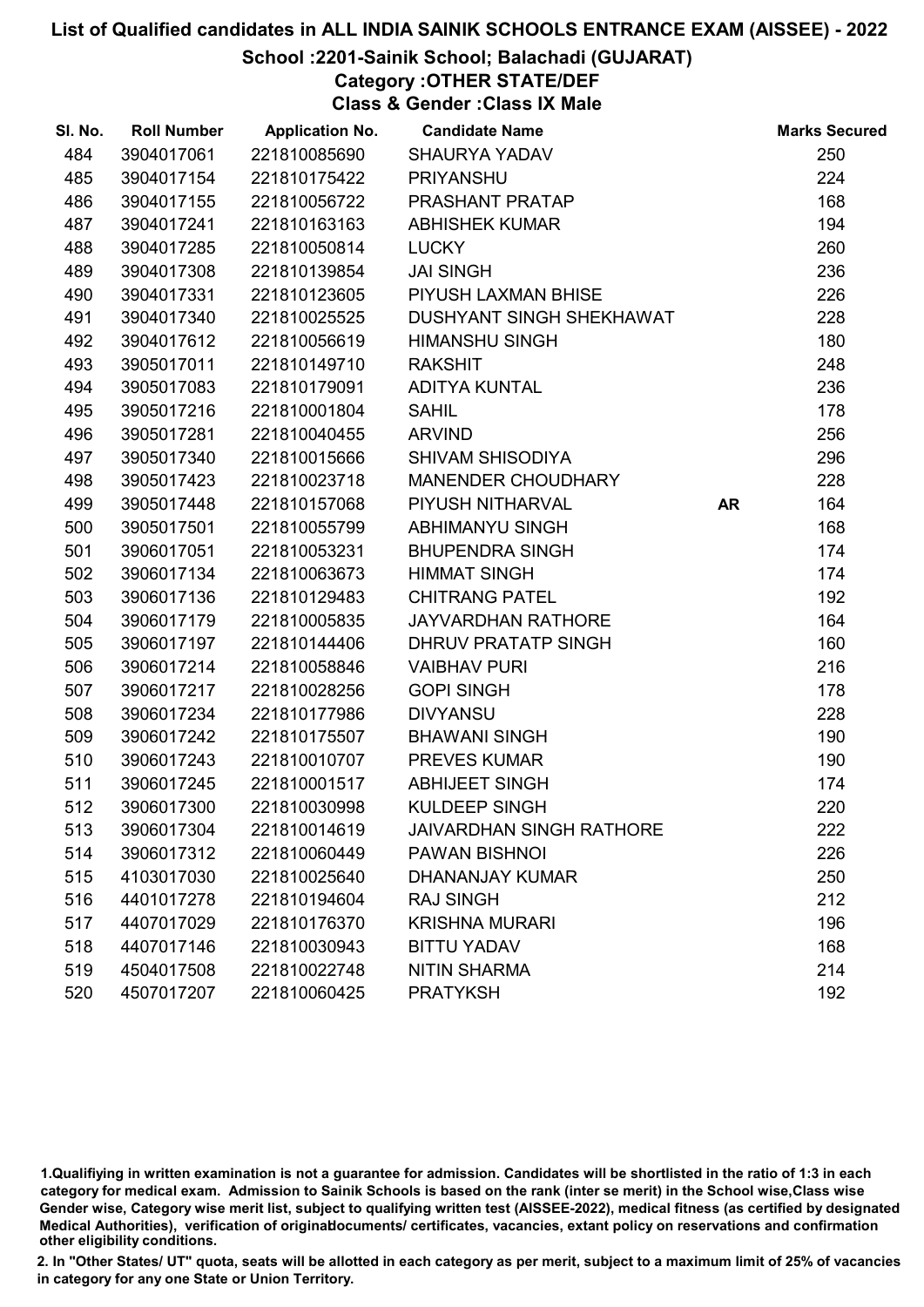## School :2201-Sainik School; Balachadi (GUJARAT)

Category :OTHER STATE/GEN

Class & Gender :Class IX Male

| SI. No. | <b>Roll Number</b> | <b>Application No.</b> | <b>Candidate Name</b>    | <b>Marks Secured</b> |
|---------|--------------------|------------------------|--------------------------|----------------------|
| 521     | 1210017293         | 221810145875           | S M D MUZAMMIL           | 196                  |
| 522     | 1509017007         | 221810041620           | <b>SAHIL KUMAR</b>       | 294                  |
| 523     | 1509017015         | 221810124730           | <b>PUSHKAR RAJ</b>       | 192                  |
| 524     | 1509017031         | 221810098180           | <b>SHIVANSH RAJ</b>      | 220                  |
| 525     | 1511017261         | 221810122714           | <b>DHRUV SINGH</b>       | 206                  |
| 526     | 1705017008         | 221810128910           | <b>AKSHAT GOYAL</b>      | 212                  |
| 527     | 2001017058         | 221810040520           | SUMANT CHANDRA SHARMA    | 164                  |
| 528     | 2001017227         | 221810051121           | <b>NEEV SAHNI</b>        | 166                  |
| 529     | 2001017541         | 221810082013           | PUNEET SHARMA            | 334                  |
| 530     | 2001017610         | 221810097253           | <b>AADITYA</b>           | 210                  |
| 531     | 2001017745         | 221810166034           | <b>TANMAY DAHIYA</b>     | 248                  |
| 532     | 2001017764         | 221810031044           | KARTIKAY SHARMA          | 170                  |
| 533     | 2001017805         | 221810190464           | <b>SHUBHAM SHARMA</b>    | 168                  |
| 534     | 2001027300         | 221810115347           | <b>ADHIRAJ SINGH</b>     | 242                  |
| 535     | 2001027390         | 221810049697           | ABHIJIT CHOUDHARY        | 216                  |
| 536     | 2001027608         | 221810055429           | <b>UNNABH GUPTA</b>      | 252                  |
| 537     | 2201017050         | 221810153112           | RISHI UTPAL SHAH         | 290                  |
| 538     | 2201017052         | 221810045412           | PRIYANSH JAIN            | 212                  |
| 539     | 2201017139         | 221810011684           | <b>DIVIT VYAS</b>        | 264                  |
| 540     | 2201017162         | 221810168285           | <b>SUMIT SINGH TOMAR</b> | 208                  |
| 541     | 2201017174         | 221810007916           | PUSHPENDER SINGH         | 168                  |
| 542     | 2201017180         | 221810140056           | <b>VANSH RAWAT</b>       | 222                  |
| 543     | 2201017188         | 221810133896           | <b>RISHABH</b>           | 294                  |
| 544     | 2201017224         | 221810099108           | <b>VIKAS TIWARI</b>      | 162                  |
| 545     | 2201017253         | 221810046549           | YASH VINOD SHARMA        | 188                  |
| 546     | 2202017159         | 221810119369           | RUDRA RAGHUWANSHI        | 162                  |
| 547     | 2203017054         | 221810025996           | DHRUVRAJSINH DODIA       | 212                  |
| 548     | 2301017316         | 221810065585           | SIDDHARTH BADOLA         | 178                  |
| 549     | 2301017439         | 221810054318           | MOHD. HAYAT HUSAIN ZAIDI | 160                  |
| 550     | 2302017114         | 221810146952           | <b>AJAY</b>              | 180                  |
| 551     | 2302017117         | 221810020162           | <b>GAURAV SAROHA</b>     | 164                  |
| 552     | 2302017219         | 221810024364           | <b>VAIBHAV SHARMA</b>    | 192                  |
| 553     | 2303017044         | 221810128540           | <b>GIRISH</b>            | 224                  |
| 554     | 2303017141         | 221810162041           | <b>TANISHK KASHYAP</b>   | 160                  |
| 555     | 2303017149         | 221810014741           | <b>DEESAHANT</b>         | 164                  |
| 556     | 2303017247         | 221810120922           | <b>VISHWAS</b>           | 170                  |
| 557     | 2303017320         | 221810139803           | YASH SUHAG               | 184                  |
| 558     | 2303017406         | 221810117104           | <b>PUNIT</b>             | 168                  |
| 559     | 2303017408         | 221810125204           | <b>DEEPANSHU</b>         | 208                  |
| 560     | 2303017412         | 221810128604           | <b>YASH</b>              | 258                  |
| 561     | 2303017419         | 221810080214           | <b>VINAY SHARMA</b>      | 220                  |
| 562     | 2303017501         | 221810132584           | <b>BHAVISHYA</b>         | 348                  |
| 563     | 2303017504         | 221810153884           | <b>KUNAL SHARMA</b>      | 236                  |

1.Qualifiying in written examination is not a guarantee for admission. Candidates will be shortlisted in the ratio of 1:3 in each category for medical exam. Admission to Sainik Schools is based on the rank (inter se merit) in the School wise,Class wise Gender wise, Category wise merit list, subject to qualifying written test (AISSEE-2022), medical fitness (as certified by designated Medical Authorities), verification of originablocuments/ certificates, vacancies, extant policy on reservations and confirmation other eligibility conditions.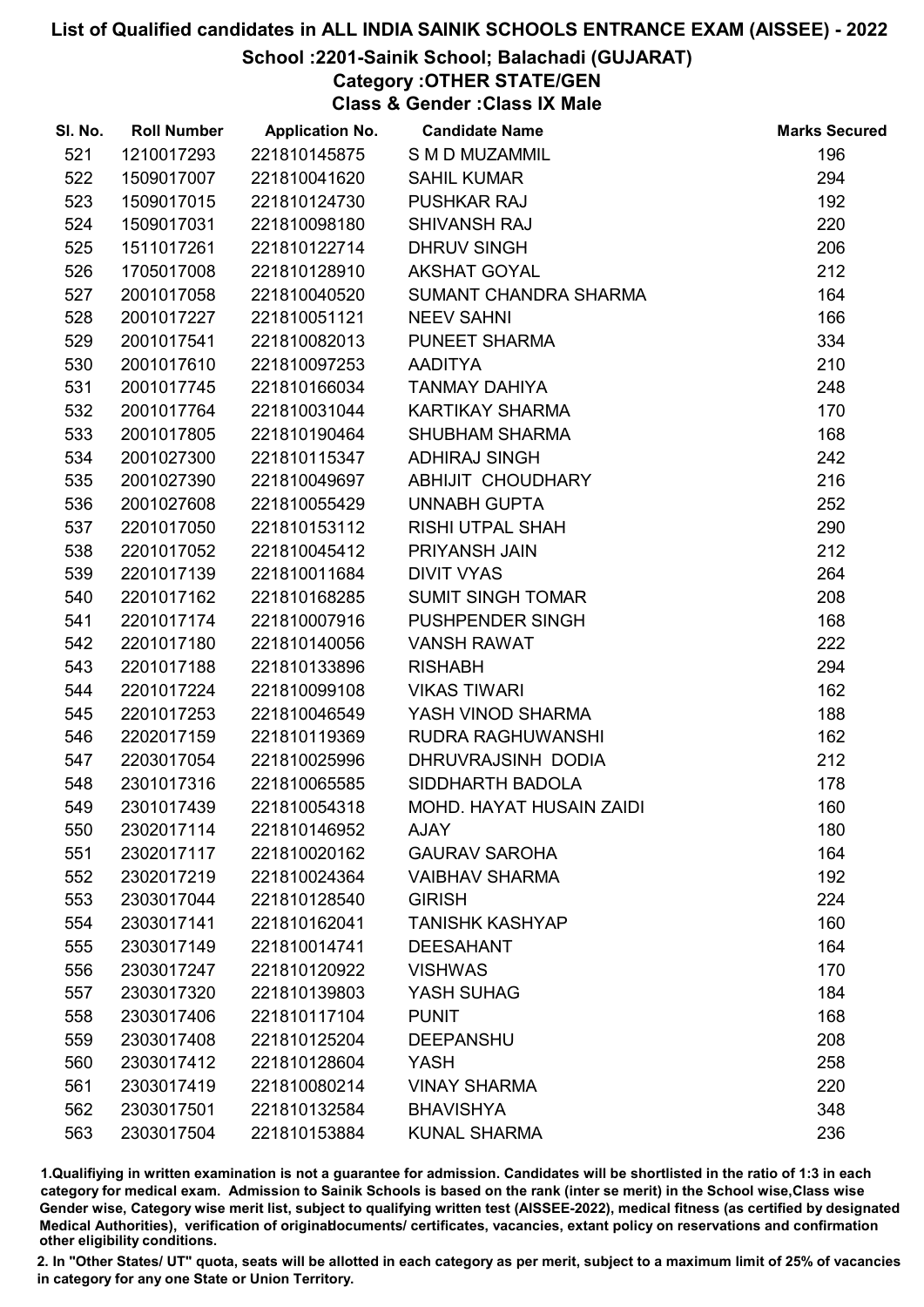## School :2201-Sainik School; Balachadi (GUJARAT)

## Category :OTHER STATE/GEN

Class & Gender :Class IX Male

| SI. No. | <b>Roll Number</b> | <b>Application No.</b> | <b>Candidate Name</b>        | <b>Marks Secured</b> |
|---------|--------------------|------------------------|------------------------------|----------------------|
| 564     | 2303017545         | 221810129425           | <b>SAKSHAM</b>               | 186                  |
| 565     | 2303017587         | 221810132065           | <b>AARYAN</b>                | 246                  |
| 566     | 2303017669         | 221810132846           | <b>LAKSHAY</b>               | 184                  |
| 567     | 2303017749         | 221810129927           | <b>JATIN DEV SETIYA</b>      | 166                  |
| 568     | 2303017761         | 221810154737           | <b>VANSHM</b>                | 174                  |
| 569     | 2303017769         | 221810141447           | PRATEEK SANGWAN              | 220                  |
| 570     | 2303017775         | 221810125647           | <b>GARVIT</b>                | 260                  |
| 571     | 2303017797         | 221810128277           | <b>PARTH KUKRETI</b>         | 202                  |
| 572     | 2303017819         | 221810028297           | <b>HARDIK YADAV</b>          | 162                  |
| 573     | 2303027040         | 221810069268           | HARSHIT BHARDWAJ             | 202                  |
| 574     | 2303027054         | 221810137078           | <b>SHIVAM</b>                | 164                  |
| 575     | 2303027201         | 221810157299           | <b>RANVEER SINGH</b>         | 266                  |
| 576     | 2304017056         | 221810148850           | <b>NITIN</b>                 | 166                  |
| 577     | 2304017310         | 221810133153           | <b>ARNAV MALIK</b>           | 254                  |
| 578     | 2304017396         | 221810038254           | <b>DEV DHANKHAR</b>          | 212                  |
| 579     | 2304017587         | 221810072926           | <b>ARYAN</b>                 | 170                  |
| 580     | 2304017643         | 221810045796           | HARSHVARDHAN SINGH BHATI     | 206                  |
| 581     | 2304017647         | 221810071107           | <b>VANSH</b>                 | 194                  |
| 582     | 2304017697         | 221810088857           | <b>ATUL SANGWAN</b>          | 226                  |
| 583     | 2304017721         | 221810147687           | <b>KABIR DALAL</b>           | 282                  |
| 584     | 3001017005         | 221810007800           | <b>ATHARV JOSHI</b>          | 178                  |
| 585     | 3001017075         | 221810071001           | <b>VAIBHAV SINGH CHOUHAN</b> | 194                  |
| 586     | 3001017114         | 221810122751           | <b>DARSHIL PATIDAR</b>       | 304                  |
| 587     | 3001017142         | 221810058991           | <b>SHREYANSH JOSHI</b>       | 200                  |
| 588     | 3001017163         | 221810083022           | <b>VEDANT SINGH TOMAR</b>    | 238                  |
| 589     | 3001017225         | 221810012103           | <b>ROSHAN</b>                | 180                  |
| 590     | 3001017242         | 221810057723           | <b>RAGHAV TRIVEDI</b>        | 172                  |
| 591     | 3001017291         | 221810038973           | <b>TANMAY SINGH BAIS</b>     | 200                  |
| 592     | 3001017357         | 221810159774           | YASHVARDHAN SINGH RAJPUT     | 180                  |
| 593     | 3001017392         | 221810080515           | PARTH BHATNAGAR              | 178                  |
| 594     | 3001017397         | 221810059715           | <b>MULANSH REWADIA</b>       | 176                  |
| 595     | 3001017413         | 221810083535           | <b>AMAN PATHAK</b>           | 164                  |
| 596     | 3001017455         | 221810147195           | YASH GARG                    | 170                  |
| 597     | 3001017593         | 221810057687           | <b>SOHAM SHARMA</b>          | 162                  |
| 598     | 3001017698         | 221810070439           | <b>KSHITIZ SINGH KUSHWAH</b> | 180                  |
| 599     | 3001017733         | 221810151289           | <b>VIVAN PALUSKAR</b>        | 288                  |
| 600     | 3002017040         | 221810179970           | <b>SANSKAR SHARMA</b>        | 192                  |
| 601     | 3002017137         | 221810022323           | <b>ROHIT SHARMA</b>          | 166                  |
| 602     | 3002017198         | 221810096424           | <b>ADITYA SHARMA</b>         | 236                  |
| 603     | 3002017233         | 221810008925           | <b>DAIVAT TEREDESAI</b>      | 160                  |
| 604     | 3002017396         | 221810170278           | KAUSHLENDRA SINGH KUSHWAH    | 196                  |
| 605     | 3003017034         | 221810088231           | <b>ANJNEY KOSHTI</b>         | 184                  |
| 606     | 3110017362         | 221810060859           | ANUJ VIKRAM PATIL            | 168                  |

1.Qualifiying in written examination is not a guarantee for admission. Candidates will be shortlisted in the ratio of 1:3 in each category for medical exam. Admission to Sainik Schools is based on the rank (inter se merit) in the School wise,Class wise Gender wise, Category wise merit list, subject to qualifying written test (AISSEE-2022), medical fitness (as certified by designated Medical Authorities), verification of originablocuments/ certificates, vacancies, extant policy on reservations and confirmation other eligibility conditions.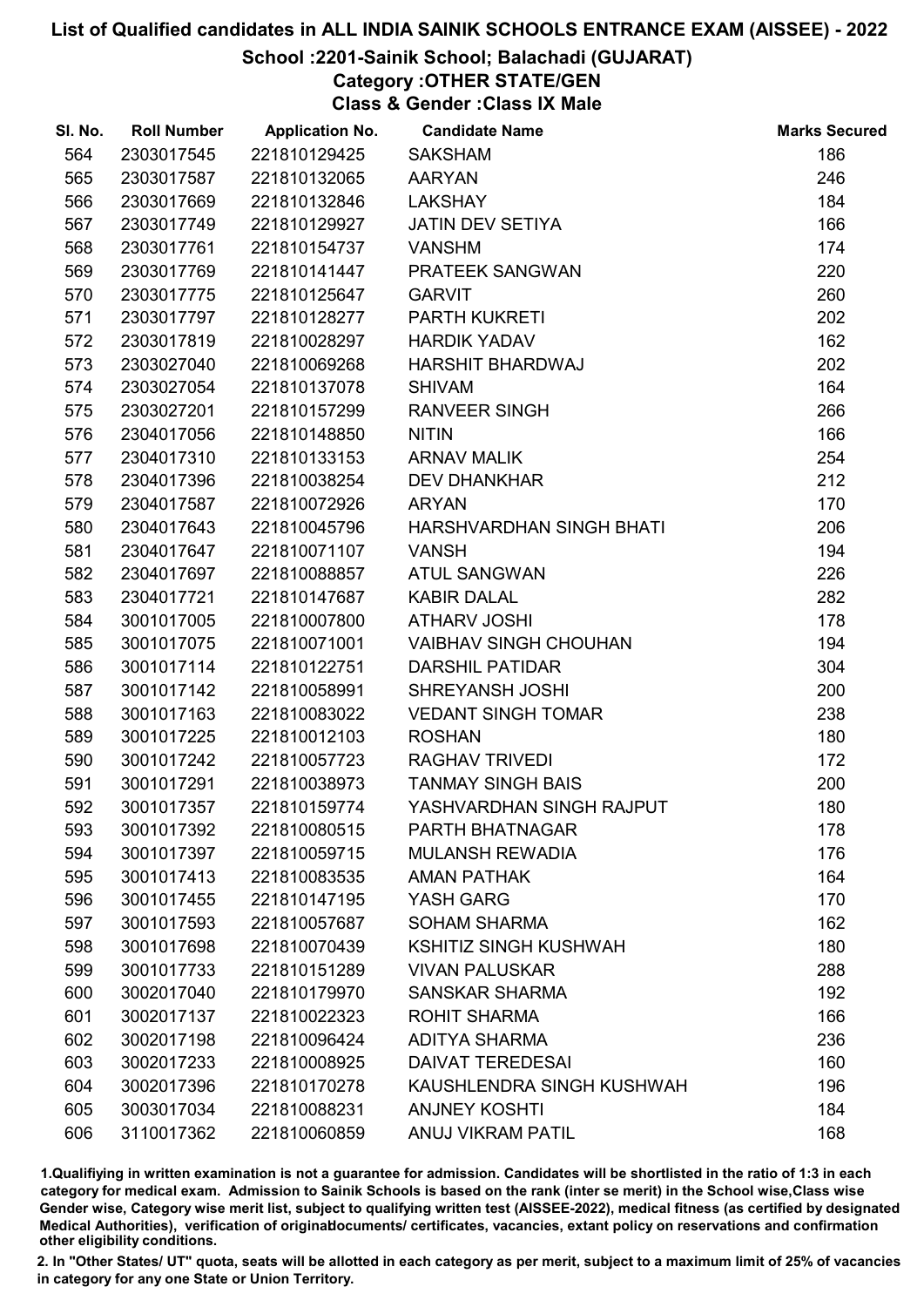## School :2201-Sainik School; Balachadi (GUJARAT)

Category :OTHER STATE/GEN

Class & Gender :Class IX Male

| SI. No. | <b>Roll Number</b> | <b>Application No.</b> | <b>Candidate Name</b>       |           | <b>Marks Secured</b> |
|---------|--------------------|------------------------|-----------------------------|-----------|----------------------|
| 607     | 3114017217         | 221810053954           | <b>LAKSHYA BHARGAW</b>      |           | 208                  |
| 608     | 3114017303         | 221810123326           | <b>PARV</b>                 |           | 320                  |
| 609     | 3115017332         | 221810008449           | ROHAN SHIVSHANKAR GHADGE    |           | 168                  |
| 610     | 3116017063         | 221810040955           | SAWANT ADITYA SAYAJI        |           | 186                  |
| 611     | 3901017006         | 221810176430           | ANIRUDDH DADHICH            |           | 164                  |
| 612     | 3901017034         | 221810034181           | <b>BHANUPRATAP SINGH</b>    |           | 186                  |
| 613     | 3901017040         | 221810026132           | <b>UJJWAL RATHORE</b>       |           | 236                  |
| 614     | 3901017041         | 221810019432           | <b>ROHIT SHARMA</b>         |           | 266                  |
| 615     | 3901017049         | 221810155672           | ANIRUDDH SINGH RAO          |           | 192                  |
| 616     | 3901017063         | 221810153334           | AJINKYA SINGH RATHORE       |           | 194                  |
| 617     | 3901017072         | 221810166825           | <b>MAYANK RAJPUROHIT</b>    |           | 290                  |
| 618     | 3901017092         | 221810023286           | <b>ROHIT ARORA</b>          |           | 218                  |
| 619     | 3901017144         | 221810148729           | AKSHAT VIJAYVARGIYA         |           | 208                  |
| 620     | 3902017024         | 221810123092           | YASHVEER BISSA              |           | 184                  |
| 621     | 3903017042         | 221810073771           | <b>VINAYAK NYATI</b>        |           | 166                  |
| 622     | 3903017044         | 221810092981           | TANISHK RAJ SINGH CHOUHAN   |           | 230                  |
| 623     | 3903017061         | 221810166852           | <b>DIPESH PATIDAR</b>       |           | 220                  |
| 624     | 3903017070         | 221810045403           | PRANEYA PANDYA              |           | 176                  |
| 625     | 3903017078         | 221810017533           | RUDRAVEER SINGH RANAWAT     |           | 182                  |
| 626     | 3903017085         | 221810069073           | <b>SHOURYA SURANA</b>       |           | 166                  |
| 627     | 3903017098         | 221810169614           | <b>BRIJESH KUMAR SHARMA</b> |           | 180                  |
| 628     | 3903017101         | 221810035324           | <b>NIHAR KALAL</b>          |           | 162                  |
| 629     | 3903017110         | 221810068664           | <b>SUBODH SHARMA</b>        |           | 192                  |
| 630     | 3903017117         | 221810194294           | SAMAR PRATAP SINGH CHARAN   |           | 198                  |
| 631     | 3903017119         | 221810084305           | <b>AKHILESH SEN</b>         |           | 208                  |
| 632     | 3903017129         | 221810052375           | <b>JAIDEV SINGH RATHORE</b> |           | 206                  |
| 633     | 3903017158         | 221810184757           | KOSHIN NAGDA                |           | 160                  |
| 634     | 3903017177         | 221810032508           | <b>BHAWANI SINGH</b>        |           | 164                  |
| 635     | 3903017182         | 221810033348           | <b>NISHANT KHATRI</b>       |           | 198                  |
| 636     | 3903017188         | 221810168568           | <b>MANTHAN ACHARYA</b>      |           | 226                  |
| 637     | 3903017202         | 221810014429           | <b>SANJAY SINGH RAJPUT</b>  |           | 178                  |
| 638     | 3903017205         | 221810050659           | <b>TANMAY VISHNOI</b>       |           | 168                  |
| 639     | 3904017072         | 221810015611           | <b>AYUSH SHARMA</b>         |           | 282                  |
| 640     | 3904017082         | 221810043431           | <b>DEVANSH SHARMA</b>       |           | 246                  |
| 641     | 3904017141         | 221810049802           | SIDDHESH SANTOSH JAMBHALE   |           | 252                  |
| 642     | 3904017153         | 221810193322           | <b>ABHAY SHEKHAWAT</b>      |           | 160                  |
| 643     | 3904017165         | 221810019942           | ADITYA SINGH SHEKHAWAT      |           | 284                  |
| 644     | 3904017187         | 221810020492           | <b>CHIRAG MITTAL</b>        |           | 272                  |
| 645     | 3904017196         | 221810189303           | <b>HARSHAL JAIN</b>         |           | 196                  |
| 646     | 3904017211         | 221810026023           | <b>BHAVYA SHARMA</b>        |           | 262                  |
| 647     | 3904017223         | 221810195933           | <b>ABHI YADAV</b>           | <b>AR</b> | 178                  |
| 648     | 3904017244         | 221810122173           | ANGAD SINGH SHEKHAWAT       |           | 204                  |
| 649     | 3904017265         | 221810048693           | <b>TRILOK SINGH</b>         |           | 170                  |

1.Qualifiying in written examination is not a guarantee for admission. Candidates will be shortlisted in the ratio of 1:3 in each category for medical exam. Admission to Sainik Schools is based on the rank (inter se merit) in the School wise,Class wise Gender wise, Category wise merit list, subject to qualifying written test (AISSEE-2022), medical fitness (as certified by designated Medical Authorities), verification of originablocuments/ certificates, vacancies, extant policy on reservations and confirmation other eligibility conditions.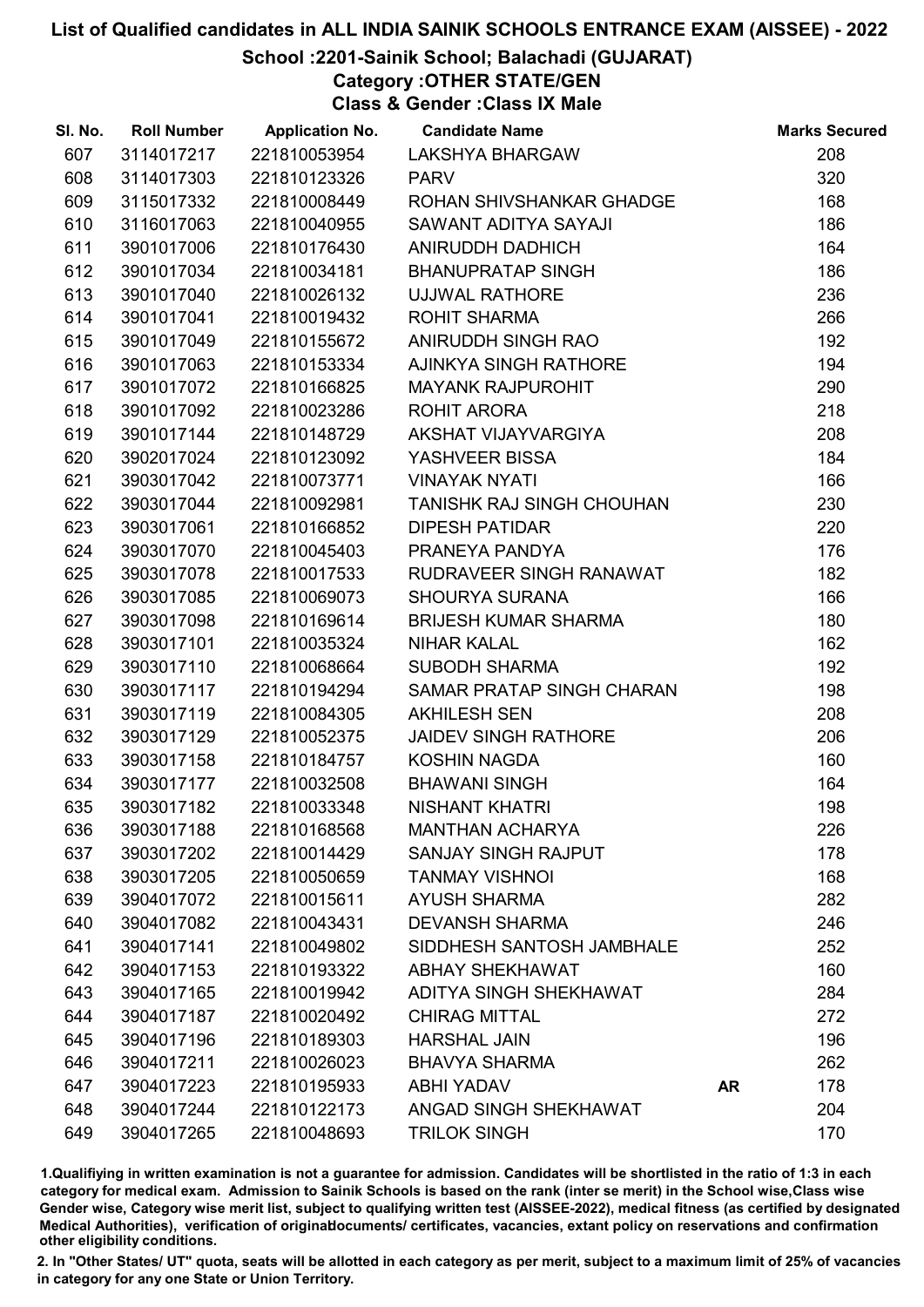## School :2201-Sainik School; Balachadi (GUJARAT)

Category :OTHER STATE/GEN

Class & Gender :Class IX Male

| SI. No. | <b>Roll Number</b> | <b>Application No.</b> | <b>Candidate Name</b>              |    | <b>Marks Secured</b> |
|---------|--------------------|------------------------|------------------------------------|----|----------------------|
| 650     | 3904017266         | 221810188693           | KHEM SINGH SHEKHAWAT               |    | 178                  |
| 651     | 3904017289         | 221810192324           | <b>SHIV SHARMA</b>                 |    | 342                  |
| 652     | 3904017319         | 221810135874           | <b>TANVEER PRATAP SINGH</b>        |    | 208                  |
| 653     | 3904017321         | 221810131684           | <b>MAYANK SINGH</b>                |    | 178                  |
| 654     | 3904017412         | 221810138836           | ARJUN BHARDWAJ                     |    | 168                  |
| 655     | 3904017426         | 221810131946           | <b>MANMOHAN SINGH RATHORE</b>      |    | 172                  |
| 656     | 3904017438         | 221810017366           | AADITYA ANAND JADAUN               |    | 242                  |
| 657     | 3904017448         | 221810169176           | <b>SAKSHAM MUNDEL</b>              |    | 174                  |
| 658     | 3904017450         | 221810135476           | <b>BHAVYA ADITYA SINGH CHAUHAN</b> |    | 180                  |
| 659     | 3904017478         | 221810024307           | NIRWANSHU CHOUHAN                  |    | 172                  |
| 660     | 3904017492         | 221810036927           | <b>GOPESH SHARMA</b>               |    | 228                  |
| 661     | 3904017500         | 221810055047           | <b>PRADHUMAN SINGH</b>             |    | 160                  |
| 662     | 3904017508         | 221810174457           | DAKSH VARDHAN SINGH RATHORE        |    | 164                  |
| 663     | 3904017509         | 221810118557           | <b>HIMESH</b>                      |    | 200                  |
| 664     | 3904017542         | 221810055308           | YASVEER GURJAR                     |    | 202                  |
| 665     | 3904017543         | 221810078308           | <b>CHARITRA SHARMA</b>             |    | 188                  |
| 666     | 3904017553         | 221810008918           | <b>SANKALP SHARMA</b>              |    | 170                  |
| 667     | 3904017589         | 221810081088           | <b>GAURAV SHARMA</b>               |    | 168                  |
| 668     | 3904017596         | 221810074788           | PARTH SHARMA                       |    | 178                  |
| 669     | 3904017598         | 221810059598           | <b>KRISH SHEKHAWAT</b>             |    | 246                  |
| 670     | 3904017618         | 221810164529           | <b>LOKESH KUMAWAT</b>              | CG | 244                  |
| 671     | 3905017093         | 221810025202           | <b>BHANU PRATAP SINGH</b>          |    | 182                  |
| 672     | 3905017218         | 221810122904           | <b>ARYAN SHARMA</b>                |    | 216                  |
| 673     | 3905017227         | 221810098344           | PORUSH SAINI                       |    | 182                  |
| 674     | 3905017264         | 221810021505           | <b>NAVEEN SINGH</b>                |    | 280                  |
| 675     | 3905017302         | 221810165185           | <b>VINAY PRATAP SINGH</b>          |    | 174                  |
| 676     | 3905017364         | 221810026217           | <b>DUSHYANT SINGH</b>              |    | 264                  |
| 677     | 3905017384         | 221810118257           | <b>VANSH</b>                       |    | 172                  |
| 678     | 3905017396         | 221810143777           | PRINCE SHARMA                      |    | 202                  |
| 679     | 3905017401         | 221810156487           | <b>DARSHIL</b>                     | CG | 202                  |
| 680     | 3905017424         | 221810039718           | <b>ANAND SINGH</b>                 |    | 246                  |
| 681     | 3905017468         | 221810021798           | <b>MOHIT KUMAR</b>                 |    | 294                  |
| 682     | 3905017498         | 221810047989           | <b>NAMIT YADAV</b>                 |    | 348                  |
| 683     | 3906017001         | 221810164000           | <b>RAMESH CHOUDHARY</b>            |    | 160                  |
| 684     | 3906017017         | 221810152430           | <b>ALKA</b>                        |    | 164                  |
| 685     | 3906017020         | 221810162440           | <b>KRRISHVERDHAN SINGH</b>         |    | 188                  |
| 686     | 3906017042         | 221810070101           | ASHWIN PRATAP SINGH CHOUHAN CG     |    | 174                  |
| 687     | 3906017046         | 221810156021           | PIYUSH CHOUDHARY                   |    | 162                  |
| 688     | 3906017050         | 221810058821           | <b>MANAV RAJ SINGH</b>             |    | 160                  |
| 689     | 3906017067         | 221810044002           | <b>VIKASH BISHNOI</b>              |    | 178                  |
| 690     | 3906017088         | 221810076052           | <b>KOUSHAL GOUR</b>                |    | 310                  |
| 691     | 3906017090         | 221810168552           | <b>ABHISHEK</b>                    |    | 194                  |
| 692     | 3906017095         | 221810090662           | <b>MAHESH CHANDRA</b>              |    | 166                  |

1.Qualifiying in written examination is not a guarantee for admission. Candidates will be shortlisted in the ratio of 1:3 in each category for medical exam. Admission to Sainik Schools is based on the rank (inter se merit) in the School wise,Class wise Gender wise, Category wise merit list, subject to qualifying written test (AISSEE-2022), medical fitness (as certified by designated Medical Authorities), verification of originablocuments/ certificates, vacancies, extant policy on reservations and confirmation other eligibility conditions.